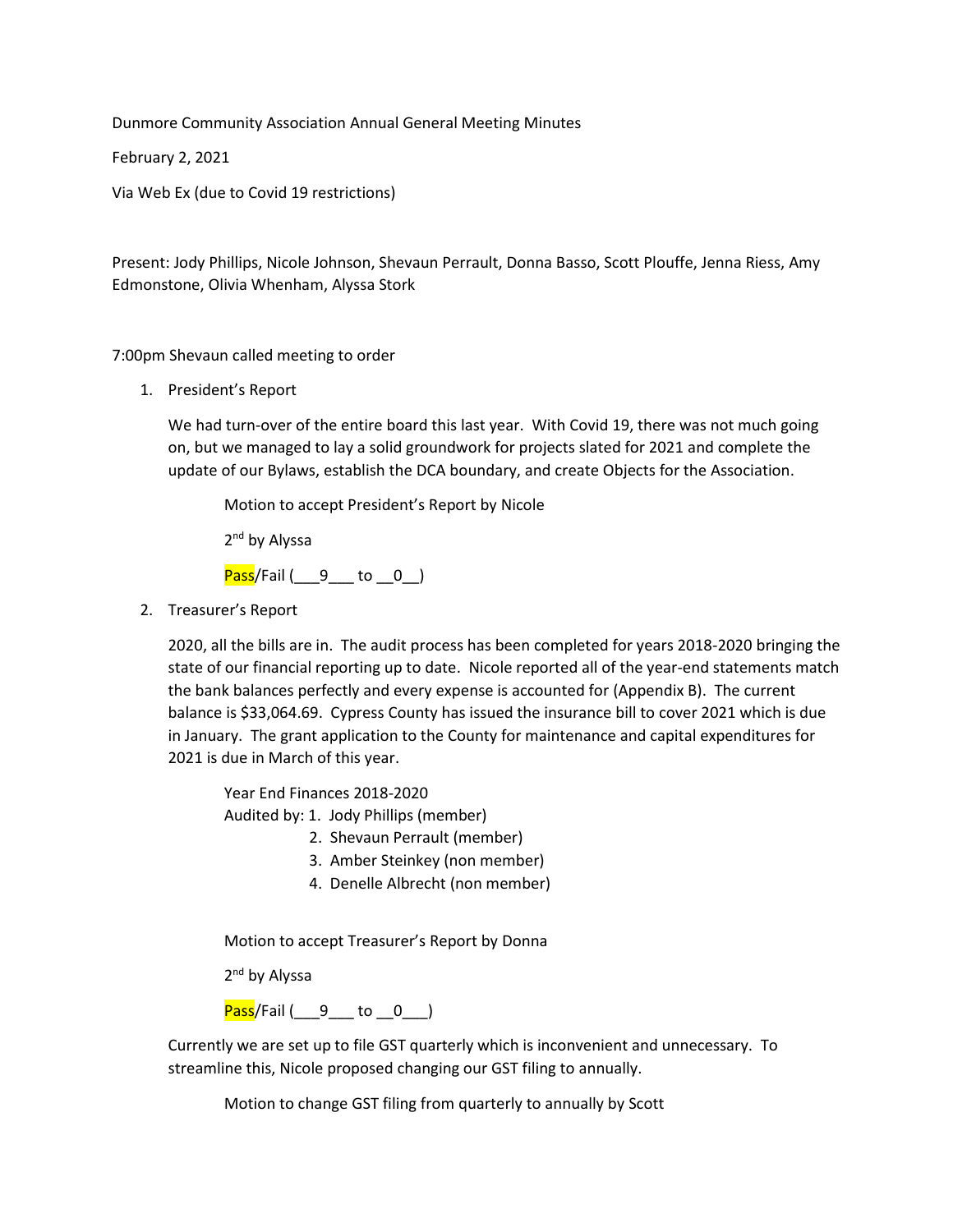2<sup>nd</sup> by Olivia

 $Pass/Feil$  ( $9$  to  $0$  )

Nicole reported a significant credit on our water bill which was auto-set to bill \$10 per month. The credit will be equivalent to almost 4 years of billing, and will only continue to grow. She suggests we cancel the auto-withdrawals until the credit is used up.

Motion to cancel water bill auto-withdrawals until credit is used up by Amy

2<sup>nd</sup> by Donna

Pass/Fail (1916) to 0.1

3. 2021 Budget

Current Bank Balance is \$33064.69

2021 Operating Costs Estimate: \$8500

Maintain \$10,000 in bank account as contingency

Allocate \$23,000 for capital expenditures in 2021

Apply for Cypress County Recreation Grant (historically \$12,000), plus Maintenance for Westside Park in the amount of \$5000, plus \$13,000 in capital projects (50%). Depending on amount approved, capital projects may include (but are not limited to):

\$26,000 new park equipment + installation and rock filter/wash

\$5,000-\$10,000 BMX Track

\$500 Small-expense community donations (Christmas prizes, movie nights, etc…)

Outdoor rink upkeep (ie. Liner) \$500

Motion to approve up to \$23,000 in capital expenditures in 2021 by Olivia

2<sup>nd</sup> by Alyssa

Pass/Fail (9 \_\_ to 0 \_\_ 0 \_\_ )

- 4. Dunmore Community Association Objectives
	- a. See Appendix A,
	- b. Secretary read objectives aloud

Motion to approve the DCA Objectives in Appendix A by Nicole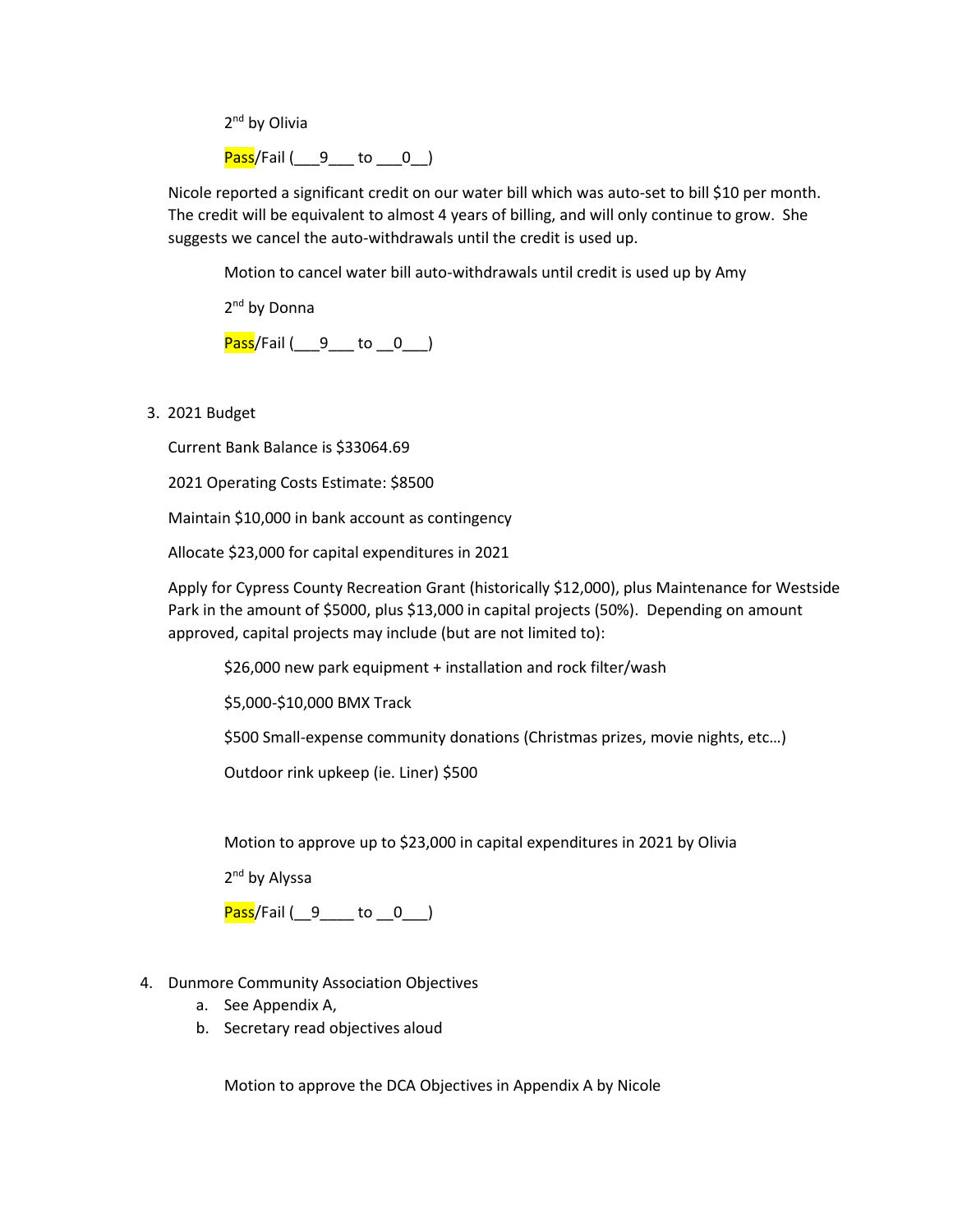2<sup>nd</sup> by Amy

Pass/Fail (1916 to 0.1)

- 5. Special Resolution: Replacement of Bylaws
	- a. Secretary read Special Resolution aloud

Motion to approve Special Resolution: Replacement of Bylaws by Olivia

2<sup>nd</sup> by Amy

Pass/Fail (1916 to 0.1)

- 6. Special Resolution: Staggered Terms
	- b. Secretary read Special Resolution aloud

Motion to approve Special Resolution: Staggered Terms by Nicole

2<sup>nd</sup> by Olivia

Pass/Fail (9 \_\_\_ to 0 \_\_)

- 7. Nicole reiterated that grant application is due in March. Jody to contact LesleyAnn at Cypress County to request application form. Jody also to forward westside park summary to Olivia, who will reach out to Zachary from Blue Imp to provide a more detailed estimate for the project.
- 8. Shevaun adjourned meeting at 7:23pm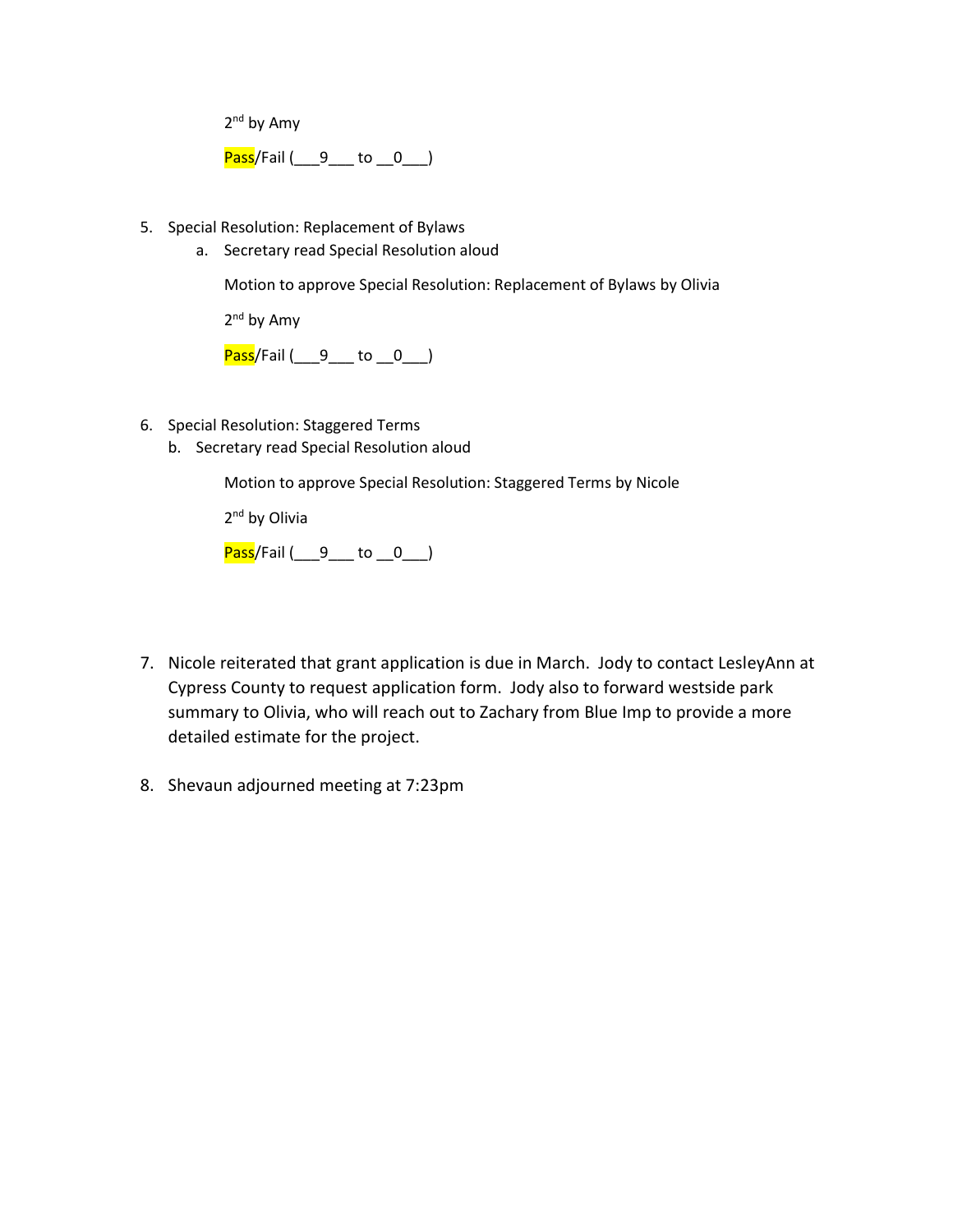## Appendix A: Objects of the Association:

## Vision

## **The Dunmore Community Association seeks to foster a welcoming, safe, and inclusive community.**

## Objectives

Our purpose is to create opportunities for connecting the residents of Dunmore and surrounding communities by:

- Providing engaging activities
- Supporting beautiful surroundings
- Advocate for redevelopment that supports a complete community
- Providing useful facilities and services
- Establishing a strong community network
- Creating strong partnerships
- Managing the Association well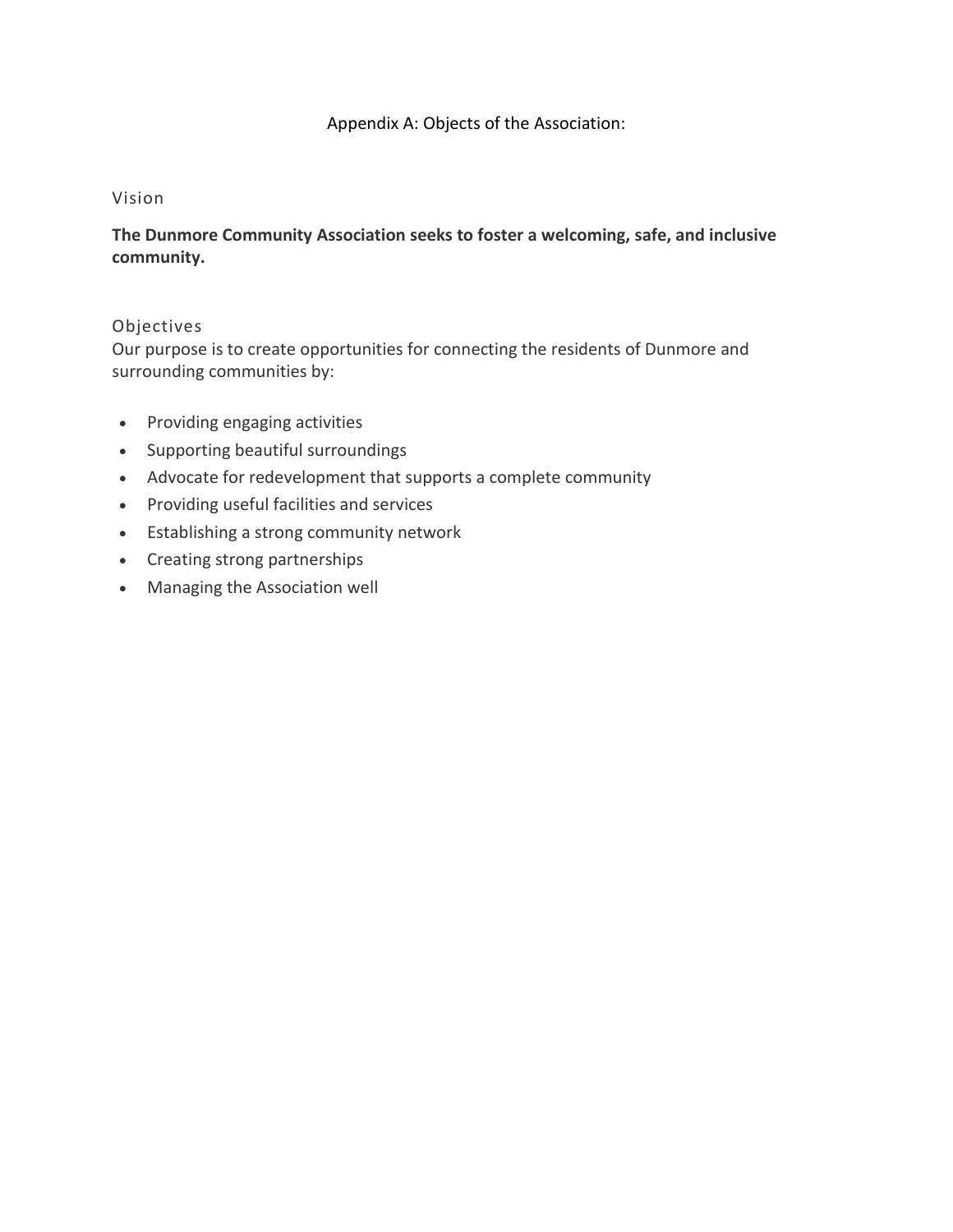### NOTICE OF SPECIAL RESOLUTIONS OF

#### DUNMORE COMMUNITY ASSOCIATION

The following special resolutions will be proposed for approval at the annual general meeting of the members of the Association to be held on February 2, 2021.

**Note that while these special resolutions will be considered and approved at the members' meeting, they will not come into effect until the Association files a transition application under the new Societies Act, which will occur as soon as practicable after the meeting. Until that time, the current bylaws will remain in effect.** 

### Replacement of Bylaws

RESOLVED as special resolution that:

1. the current Bylaws of the Association be deleted in their entirety and that the form of Bylaws attached hereto as Schedule A be adopted as the Bylaws of the Association in substitution for, and to the exclusion of, the existing Bylaws of the Association, with effect upon the filing of a Transition Application with the Societies Act, Registrar of Companies, in the Province of Alberta; and

2. the directors of the Association be authorized and directed to sign all documents and take all actions that are necessary or desirable in carrying out the transition of the Association under the Societies Act and the replacement of the Bylaws. Please see attached Schedule A for the proposed replacement bylaws

## Staggered Terms for Directors

RESOLVED as special resolution that:

1. the directors of the Association be allotted term lengths which stagger the replacement of directors in two- and three-year cycles. The current board was established simultaneously, and for the ease of transferring information and goals for future members, a one-time exception to the current and new bylaws be approved. The following members will execute the following terms:

> President: Shevaun Perrault – 2 years Treasurer: Nicole Johnson – 3 years Secretary: Jody Phillips – 3 years Directors: Angela, Olivia, Scott, Amy – 3 years Jenna, Alyssa, Donna, Dawn – 2 years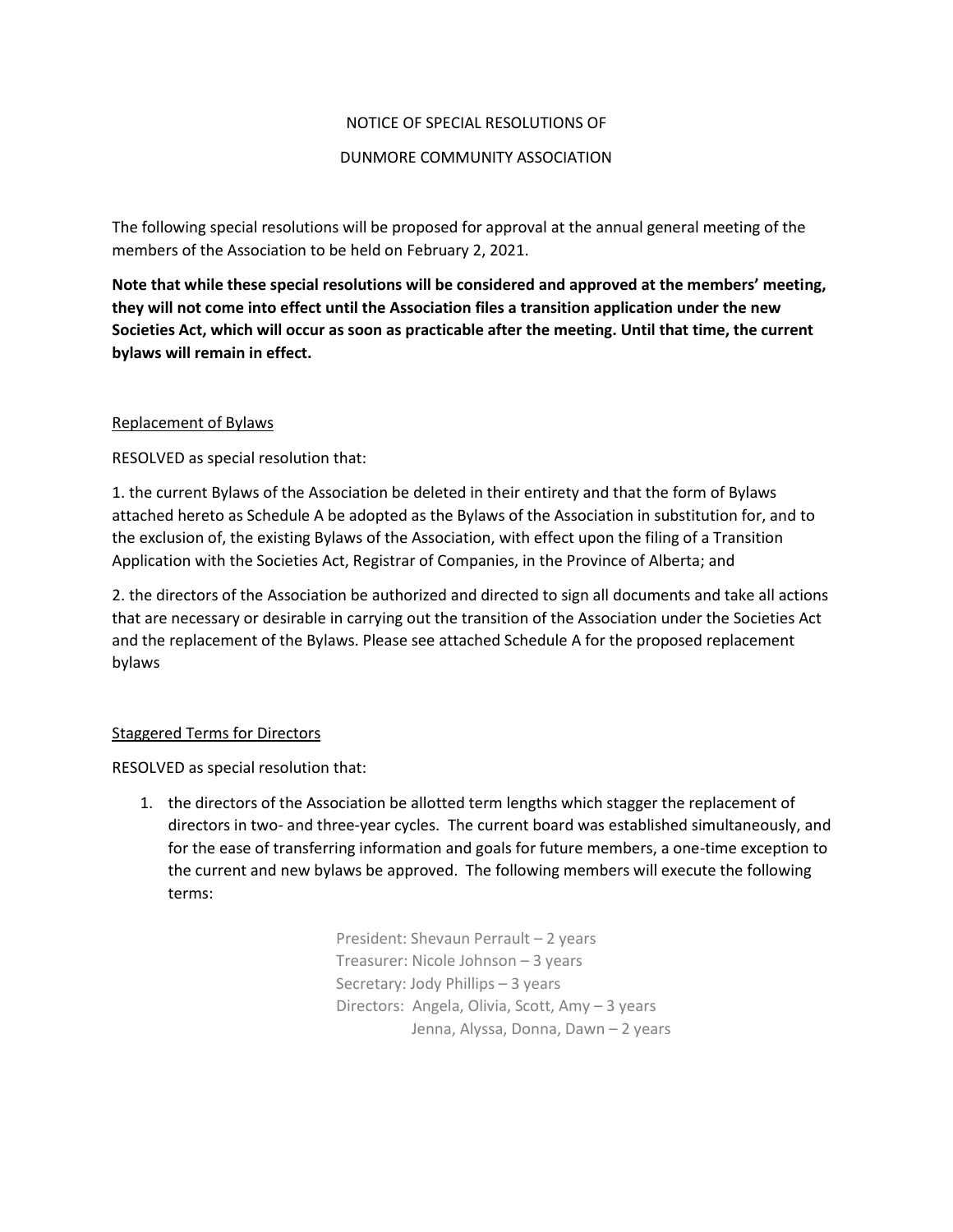SCHEDULE A: REPLACEMENT BYLAWS:

#### **DUNMORE COMMUNITY ASSOCIATION**

Amended Bylaws 2020

#### TABLE OF CONTENTS

#### **ARTICLE 1 – PREAMBLE**

#### **ARTICLE 2 – DEFINITIONS AND INTERPRETATION**

- 2.1 DEFINITIONS
- 2.2 INTERPRETATION

### **ARTICLE 3 – MEMBERSHIP**

- 3.1 GUIDELINES
- 3.2 GENERAL MEMBERSHIP
- 3.3 TERMINATION OF MEMBERSHIP
- 3.4 EXPULSION FROM MEMBERSHIP
- 3.5 CHANGE OF ADDRESS OF MEMBER

#### **ARTICLE 4 – MEETINGS**

- 4.1 ATTENDANCE OF MEETINGS
- 4.2 ANNUAL GENERAL MEETING
- 4.3 GENERAL MEETING
- 4.4 SPECIAL GENERAL MEETING
- 4.5 BOARD MEETING
- 4.6 EXECUTIVE MEETING
- 4.7 COMMITTEE MEETING
- 4.8 NOTICE OF MEETINGS
- 4.9 AGENDA
- 4.10 QUORUM
- 4.11 VOTING
- 4.12 MINUTES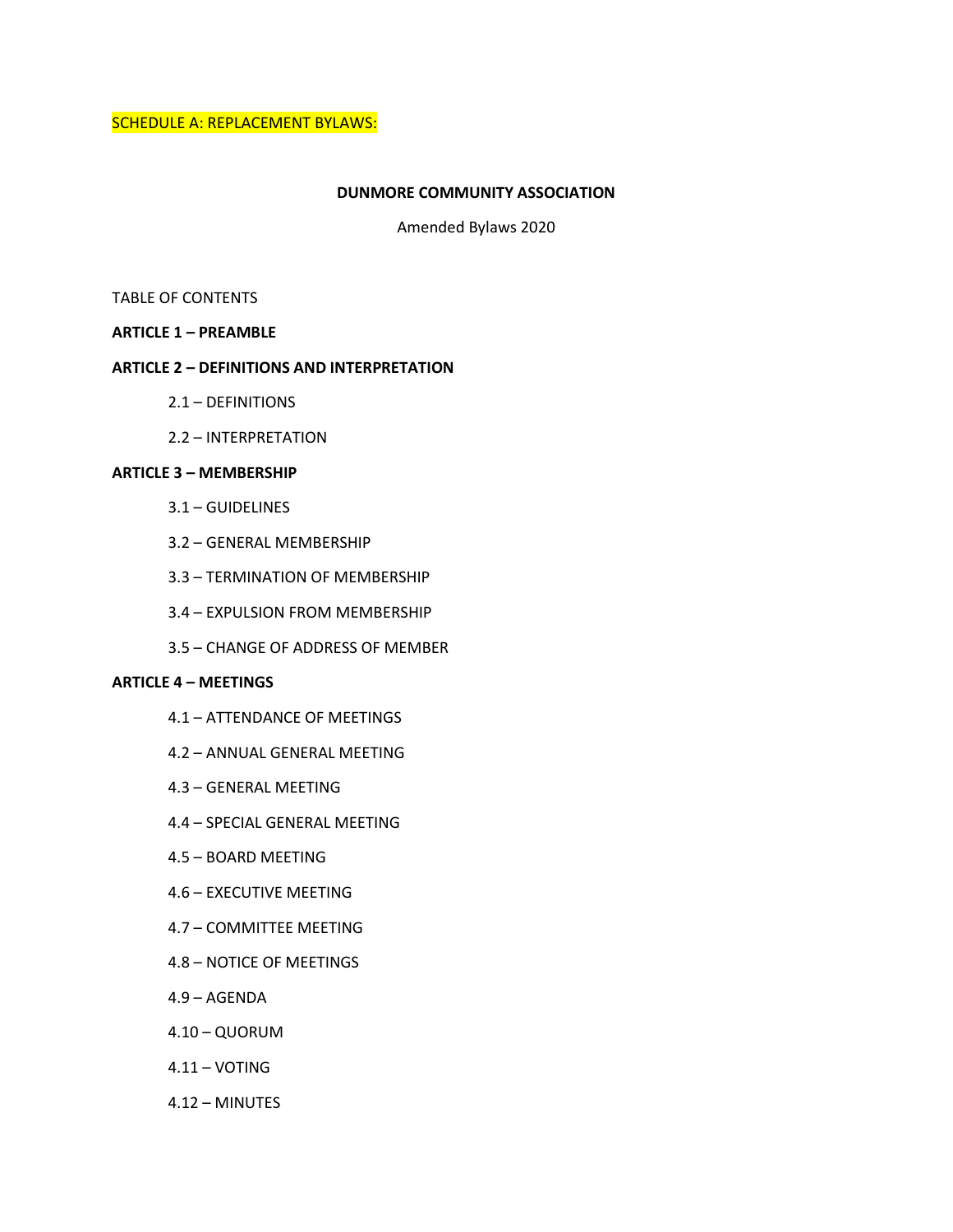4.13 – ADJOURNMENT

#### **ARTICLE 5 – ELECTION OF DIRECTORS**

#### **ARTICLE 6 – GOVERNANCE**

- 6.1 BOARD OF DIRECTORS
- 6.2 DUTIES OF THE BOARD
- 6.3 REMOVAL OF A DIRECTOR
- 6.4 OFFICERS OF THE BOARD

#### 6.5 – DUTIES OF THE OFFICERS

- 6.5.1 President
- 6.5.2 Secretary
- 6.5.3 Treasurer
- 6.6 EXECUTIVE COMMITTEE
- 6.7 OTHER COMMITTEES
- 6.8 ANCILLARY GROUP
- 6.9 AFFILIATED ORGANIZATION

#### **ARTICLE 7 – FINANCE AND OTHER MANAGEMENT MATTERS**

- 7.1 REGISTERED OFFICE
- 7.2 FINANCE AND AUDIT
- 7.3 SEAL OF THE ASSOCIATION
- 7.4 MINUTE BOOK
- 7.5 INSPECTION OF THE BOOKS
- 7.6 INDEMNITY OF DIRECTORS

#### **ARTICLE 8 – AMENDMENTS**

#### **ARTICLE 9 – RULES OF ORDER**

#### **ARTICLE 10 – DISSOLUTION**

APPENDIX:

SCHEDULE A: DUNMORE COMMUNITY ASSOCIATION BOUNDARIES

SCHEDULE B: OBJECTS OF THE ASSOCIATION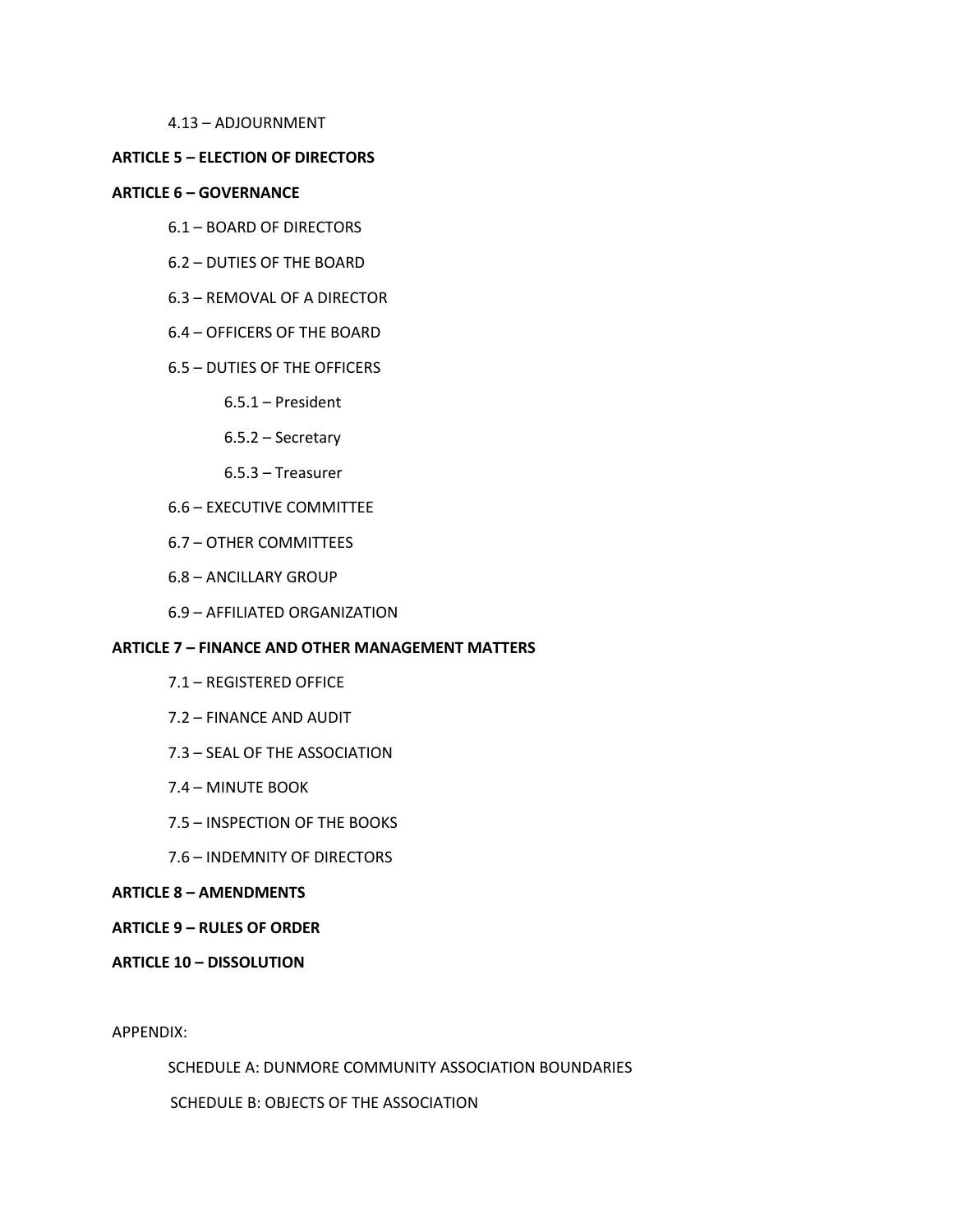#### **DUNMORE COMMUNITY ASSOCIATION**

Amended Bylaws 2020

The Charter as registered under the Societies Act, Registrar of Companies, in the Province of Alberta.

### **ARTICLE 1 PREAMBLE**

- 1.1 The society known as The Dunmore Community Association, hereinafter referred to as the Association, is incorporated under the Societies Act of the Province of Alberta.
- 1.2 The boundaries of the Dunmore Community Association shall be as such to include the geographical area outlined in "Schedule A" attached.
- 1.3 Any person residing in the area outside of the Association boundary, wishing to become a member, will be evaluated on a case by case basis by the board.
- 1.4 This document will be the general Bylaws for the Association, and will regulate the business and affairs of the Association.

#### **ARTICLE 2 DEFINITIONS AND INTERPRETATION**

#### 2.1 **Definitions**

In these Bylaws, the following words will have these meanings:

- 2.1.1 **"Act"** means the Societies Act, R.S.A. 2000, Chapter S-14, as amended, or any statute substituted for it, and includes any regulations promulgated thereunder that is in effect from time to time.
- 2.1.2 **"Adult"** will mean any person of legal voting age.
- 2.1.3 **"Affiliated Organization"** will mean an organization outside the boundaries of the Association serving the needs of our members.
- 2.1.4 **"Annual General Meeting"** means the annual meeting of members described in clause 4.2.2.
- 2.1.5 **"Ancillary Group"** will mean an associate group serving the special interest or need of the community residents.
- 2.1.6 **"Board"** will mean the Board of Directors of the Association.
- 2.1.7 **"Community-at-Larg**e" will mean persons outside the boundaries of the Association with whom the Association may have cause to interact.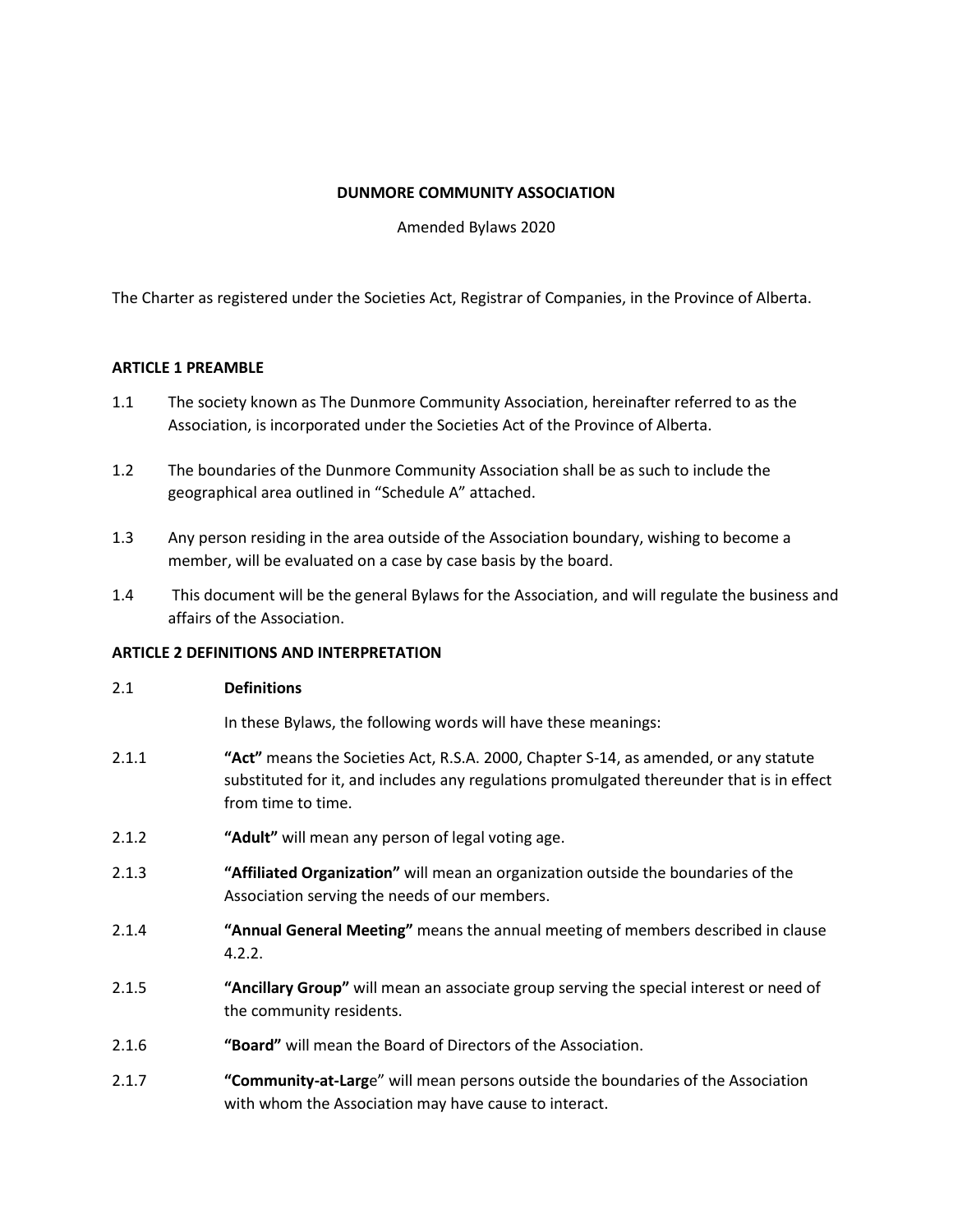| 2.1.8  | "Director" will mean a member elected or appointed to the Board.                                                                                                                                                                                                                             |
|--------|----------------------------------------------------------------------------------------------------------------------------------------------------------------------------------------------------------------------------------------------------------------------------------------------|
| 2.1.9  | "Executive" will mean the Executive Committee of the Board.                                                                                                                                                                                                                                  |
| 2.1.10 | "Fiscal Year" means the twelve-month period commencing on February 1st and ending<br>on the last day of January of the following year."                                                                                                                                                      |
| 2.1.11 | A "Family" will mean up to two registered adults and any number of children under the<br>age of 18 living in the same residence.                                                                                                                                                             |
| 2.1.12 | "Legally Related" will mean any two (2) or more persons associated through birth,<br>marriage and/or common-law agreement.                                                                                                                                                                   |
| 2.1.13 | "Majority" will mean more than half (1/2) of the votes cast, except as otherwise noted<br>in these Bylaws.                                                                                                                                                                                   |
| 2.1.14 | "Member" will mean the person as described in these Bylaws for membership in the<br>Association.                                                                                                                                                                                             |
| 2.1.15 | "Member in Good Standing" will mean an adult whose annual membership dues and<br>other fees are paid, and whose membership is not under suspension.                                                                                                                                          |
| 2.1.16 | "Officer" will mean a Director elected to the Executive of the Board.                                                                                                                                                                                                                        |
| 2.1.17 | "Policies and Procedures" means the administrative rules and practices created and<br>amended by the Board from time to time with respect to the management and<br>governance of the Association, which rules and practices may elaborate on, but not be<br>inconsistent with, these Bylaws. |
| 2.1.18 | "Proper Notice" will mean notice given in writing by letter, e-mail, or by publication<br>online, in the Association newsletter, or on the Association website, not less than ten<br>(10) days prior to a Special, Annual or General Meeting, stating the intention or purpose               |

2.1.19 **"Special General Meeting"** means a special meeting of the Members described in clause 4.4.1.

of the meeting. Said notice will be deemed given when delivered to a household, post

2.1.20 **"Special Resolution"** will mean a resolution passed:

office, or for publication in a community newsletter.

a) At a Special or Annual General Meeting of which twenty-one (21) days notice has been given, specifying the intention to propose the resolution as a Special Resolution, AND

b) By a majority of not less than three-quarter (3/4) of the votes cast by those members entitled to vote as are present.

## 2.2 INTERPRETATION

2.2.1 In all Bylaws of the Association, the singular will include the plural, and the plural will include the singular; the word "person" will include corporations and associations; the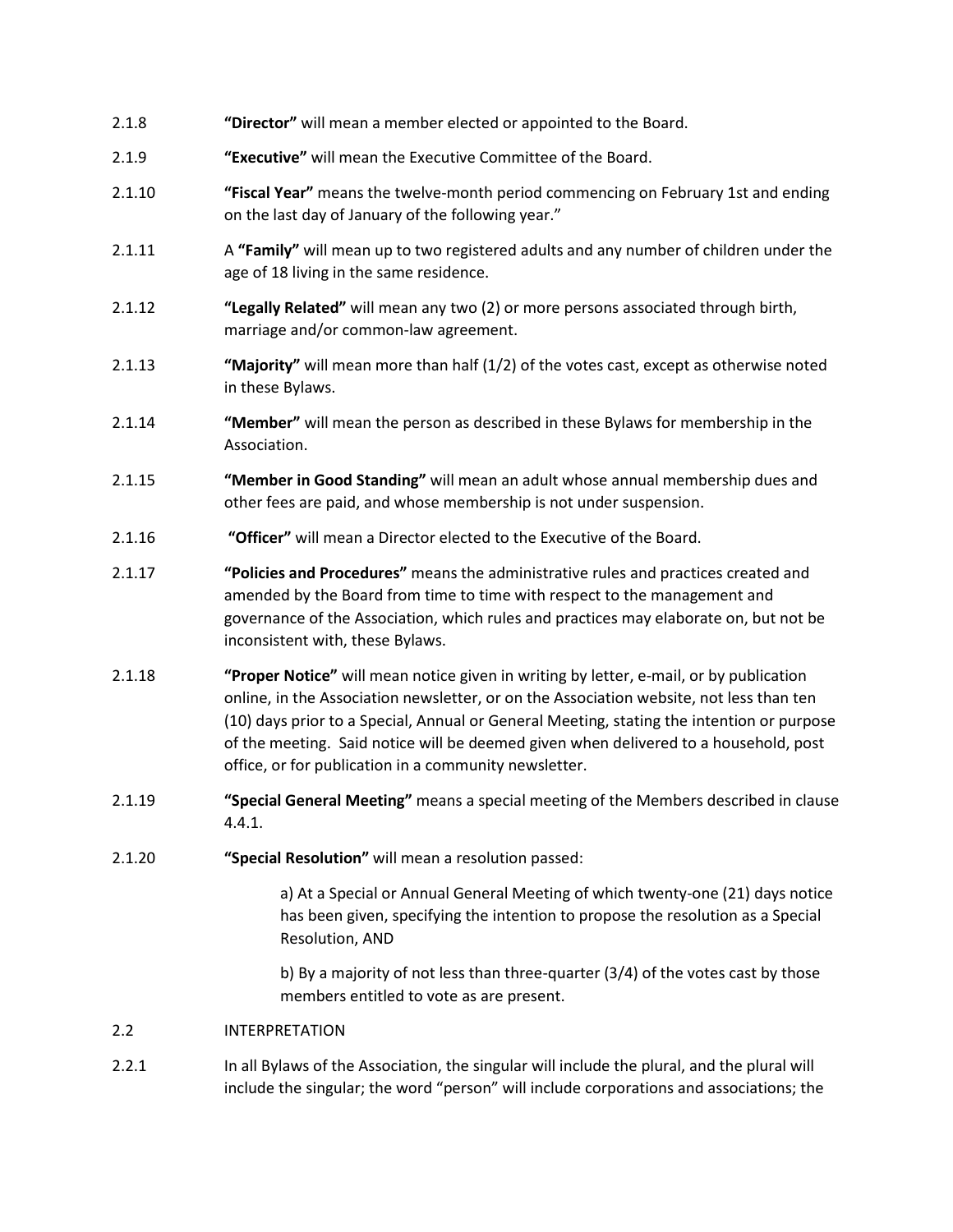masculine will include the feminine. Wherever reference is made to any statute or section thereof, such reference will be deemed to extend and apply to any amendment to such statute or section as the case may be.

#### **ARTICLE 3 MEMBERSHIP**

### 3.1 **Guidelines**

- 3.1.1 Membership in the Dunmore Community Association is open to all persons who support, in general, the Objects of the Association.
- 3.1.2 Annual Membership fees will be determined by the Members of the Association.
- 3.1.3 A membership register will be kept current and confidential at the office of the Association.

#### 3.2 **General Membership**

- 3.2.1 Any Adult residing within the established boundaries of the Association may purchase a General Membership. Such membership will permit participation in any and all events and programs of the Association where eligibility and space allow.
- 3.2.2 Each General Member will be entitled to discounted fees for the events and programs of the Association.
- 3.2.3 The rights and privileges of any General Member will include:

a) The right to audit meetings of the Association's Board subject to Article 4.13.2;

b) The right to participate in and vote at any duly constituted meeting of the Association's General Membership;

c) The privilege to stand for nomination or appointment as a Director of the Association, except that

d) In order to be eligible, a General Member must have paid their fee and be registered with the Membership Director a minimum of thirty (30) days prior to such meeting, nomination or appointment.

#### 3.3 **Termination of Membership**

- 3.3.1 All memberships described above will automatically terminate on the last day of January each year.
- 3.3.2 Any member whose membership terminates may renew his membership at any time thereafter.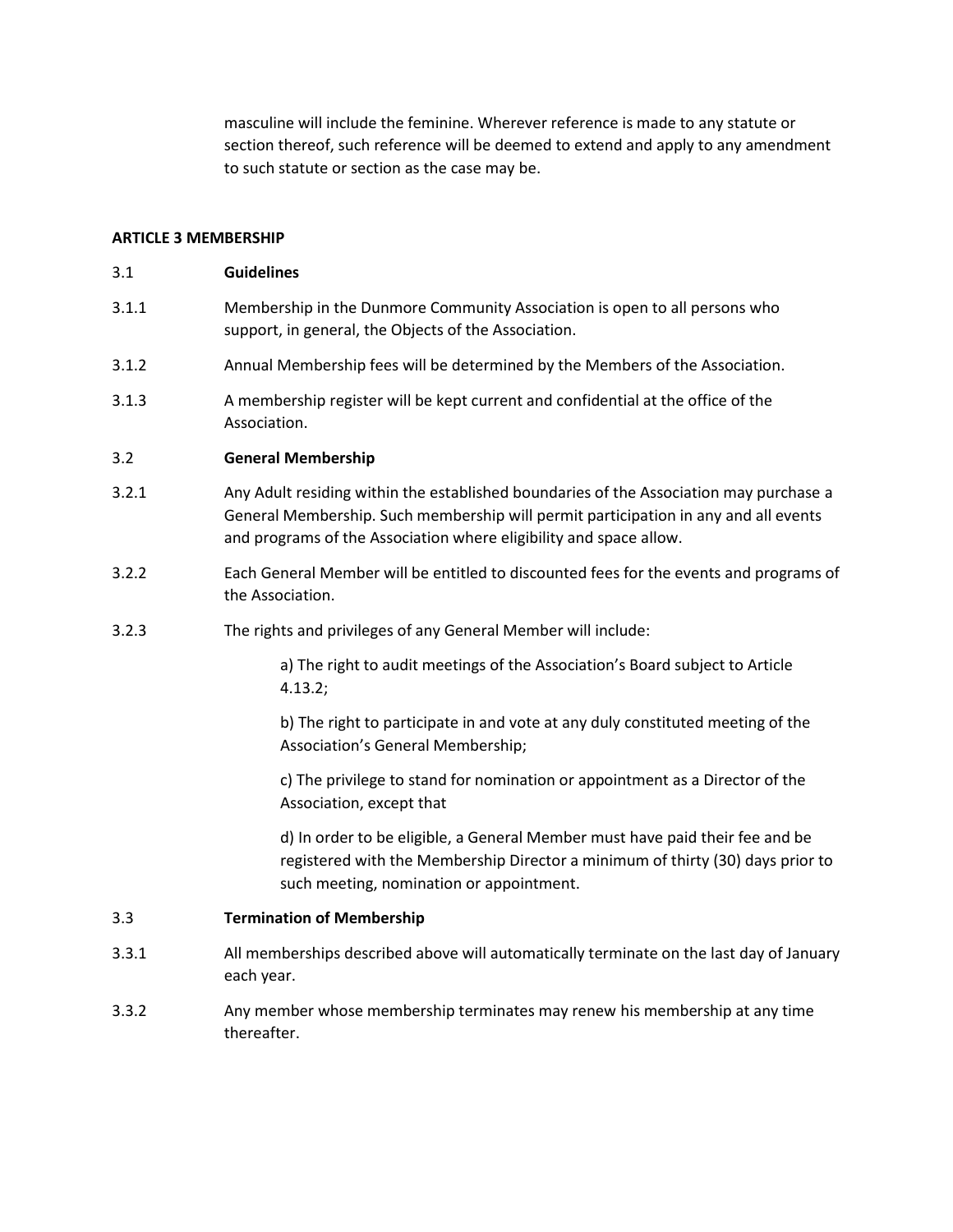3.3.3 Any member may terminate his membership at any time by giving the Association notice in writing or via e-mail, but there will be no reimbursement of fees previously paid.

## 3.4 **Expulsion or Suspension from Membership**

- 3.4.1 The Board will, upon receiving a formal substantiated complaint, have the power by a majority of two-thirds (2/3) of those votes cast by the Directors present at any meeting, to suspend or expel any member from membership. No member will be suspended or expelled without first being notified in writing of the charge or complaint against him and will be given a minimum of 14 days' notice of potential suspension or expulsion. The member will be given the opportunity to be heard or to submit a statement in writing at the Board meeting dealing with his suspension or termination.
- 3.4.2 There will be no reimbursement of fees previously paid by any suspended or expelled member.
- 3.4.3 Any member whose membership has been suspended will be eligible to renew his membership at any time after the last day of January each year.
- 3.4.4 Any member who has been expelled may, upon written application for reinstatement to the Association membership, be reinstated at any Annual, General or Special meeting, where said reinstatement is included on the agenda, by a majority of two-thirds (2/3) of those votes cast by members entitled to vote who are present at such meeting.

## 3.5 **Change of Address of Member**

3.5.1 All Members will be required to give notice to the Association of any change of address.

## **ARTICLE 4 MEETINGS**

#### 4.1 **Attendance of Meetings**

- 4.1.1 All Annual, Special, and General meetings of the Association will be open to the public except that all or part of any meeting may be closed, by a majority of the votes cast by those entitled to vote and are present.
- 4.1.2 All meetings of the Board will be open to the public in a spectator capacity, except that all or part of any meeting may be closed, by a two-thirds (2/3) majority of the votes cast by the Directors present.

#### 4.2 **Annual General Meeting of the Membership**

4.2.1 The Board will call for an Annual General Meeting of the membership on or before the 31st day of March each year.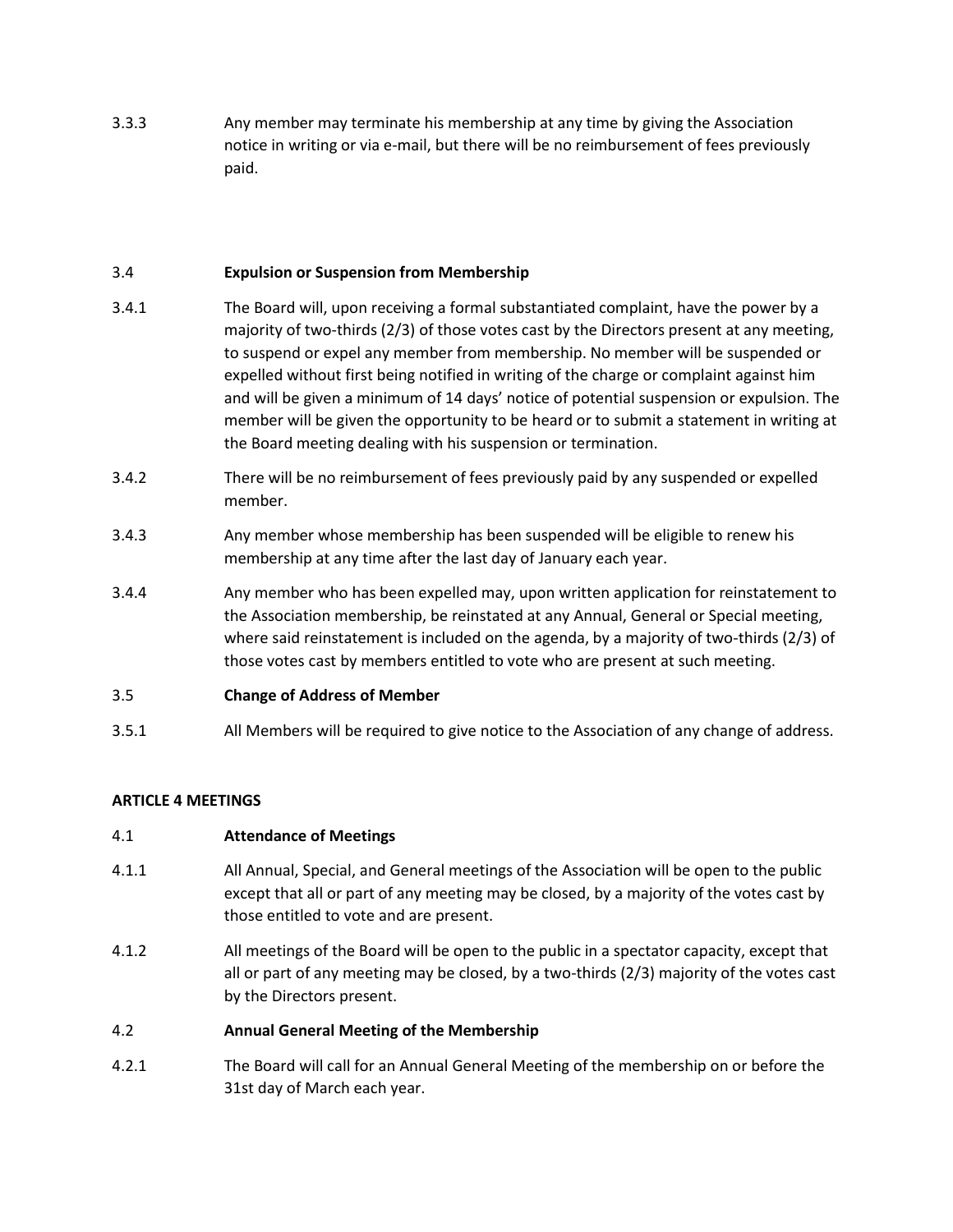4.2.2 The business of the Annual General Meeting will include:

a) President's Report of the year's activities;

b) Treasurer's Report and the Audited Statements of which sufficient copies are to be available for examination and viewing by the members present;

c) Election of Directors;

d) Any other business of the Association except that no vote will be taken on any matter requiring notice of Special Resolution unless such notice has been given.

4.2.3 The order of business will be at the discretion of the chairman PROVIDED THAT in general the business and reports relating to the preceding fiscal year take place before the Election of the Directors.

### 4.3 **General Meeting of the Membership**

4.3.1 The Board may call, in addition to the Annual Meeting, a General Meeting of the Membership at any time and for any purpose.

### 4.4 **Special General Meeting of the Membership**

4.4.1 A Special Meeting of the Members of the Association may be called from time to time as circumstances will require or dictate, if:

a) the Board sees fit to call such meeting; OR

b) the President receives a request in writing, signed by not less than (10%) of registered General Members stating the reason and motion intended; such meeting to be called within 30 days of receipt of said request.

#### 4.5 **Board Meeting**

- 4.5.1 The Board will meet within thirty (30) days after each Annual Meeting to form the Board and elect its Officers.
- 4.5.2 Board will meet at least six (6) times each year at a regular scheduled date and time determined by the Directors, unless the Board cancels a meeting by a majority vote.
- 4.5.3 Additional meetings of the Board may be called at any time upon the instructions of the President.
- 4.5.4 A special meeting of the Board will be called by the President within ten (10) days of written request received by him stating in full the object and purpose of the meeting. For the called meeting to be conducted, two-thirds (2/3) of those members who signed the request must be present for the meeting. The written request must be duly signed by:

a) At least three (3) Directors, OR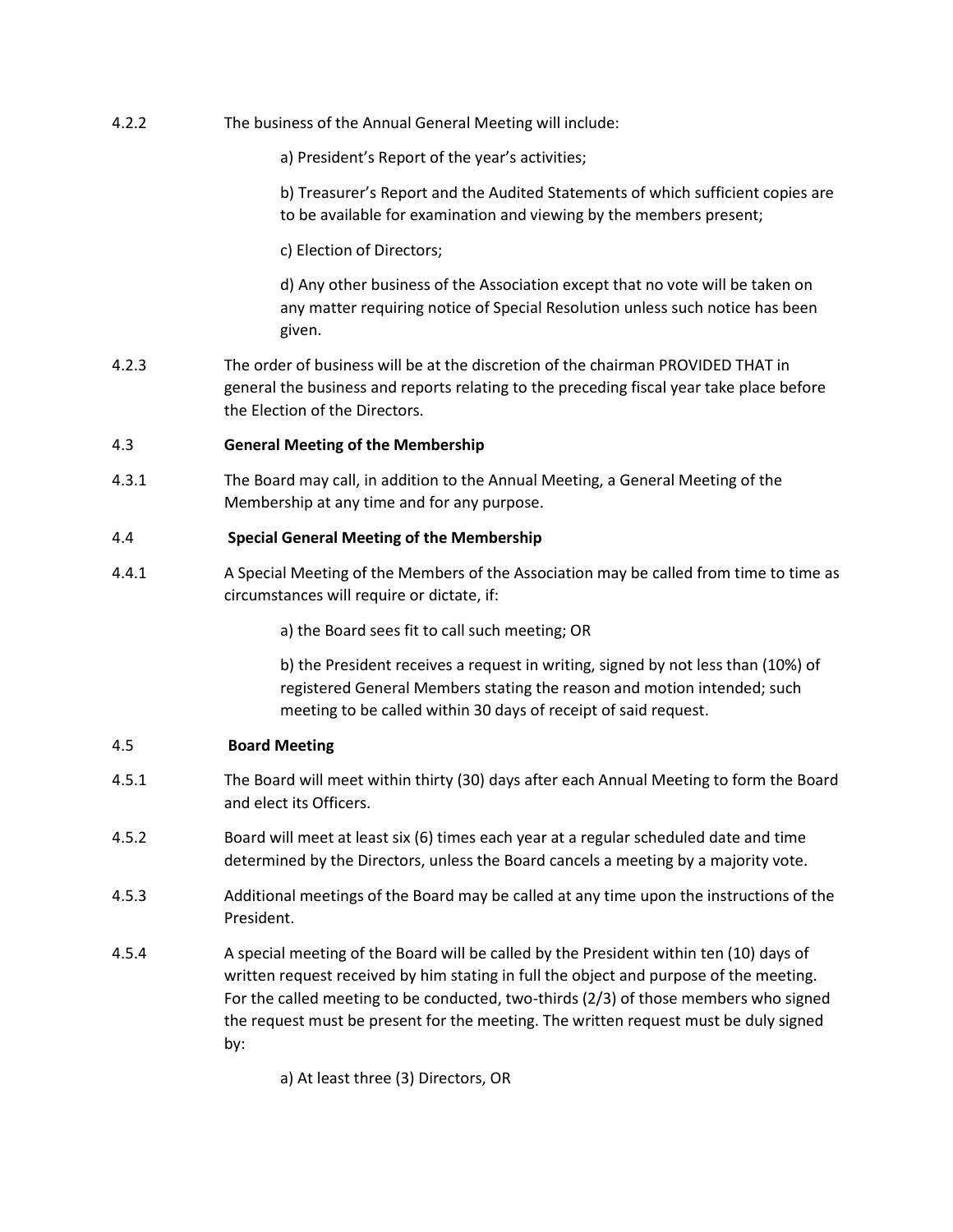### b) Not less than seven (7) General Members.

#### 4.6 **Executive Committee Meeting**

4.6.1 The Executive Officers of the Board will meet as often as the day to day business of the Association requires and will be called by the President.

### 4.7 **Committee Meeting**

- 4.7.1 The Members of all duly appointed and standing committees of the Board will meet from time to time, or any time at:
	- a) The discretion of the Chairman of each Committee;
	- b) The call of the Directors.

## 4.8 **Notice of Meetings**

- 4.8.1 Proper Notice will be given to all General Members for any Annual, General or Special meeting.
- 4.8.2 Notice for any additional Board meeting will be in any form decided by the President and in the case of a Committee meeting, by the Chairman, not less than three (3) days prior to such meeting.
- 4.8.3 For the purpose of sending notice to any Member, Director, or Officer for any meeting or otherwise, the address, e-mail, or phone number of any Member will be the last address or phone number recorded on the books of the Association.
- 4.8.4 No error or omission in giving notice of any Annual, General, Special, Board, Executive or adjourned meeting will invalidate the meeting or make void any proceedings of the meeting.

#### 4.9 **Agenda**

- 4.9.1 The business of the Agenda for an Annual General or Special Meeting and any special resolutions will be included in the Notice of Meeting.
- 4.9.2 Only the matter(s) as set out in the notice of meeting will be considered at any General or Special meeting.

#### 4.10 **Quorum**

4.10.1 A Quorum for the transaction of business at any Annual, General or Special meeting will be four Directors of the Board, including two Executive Directors:

> a) If there is no Quorum at such meeting within thirty (30) minutes from the time appointed for the meeting, and provided that a minimum of four Directors of the Board, including two Executive Directors are in attendance, the chairman will poll the General Members present, AND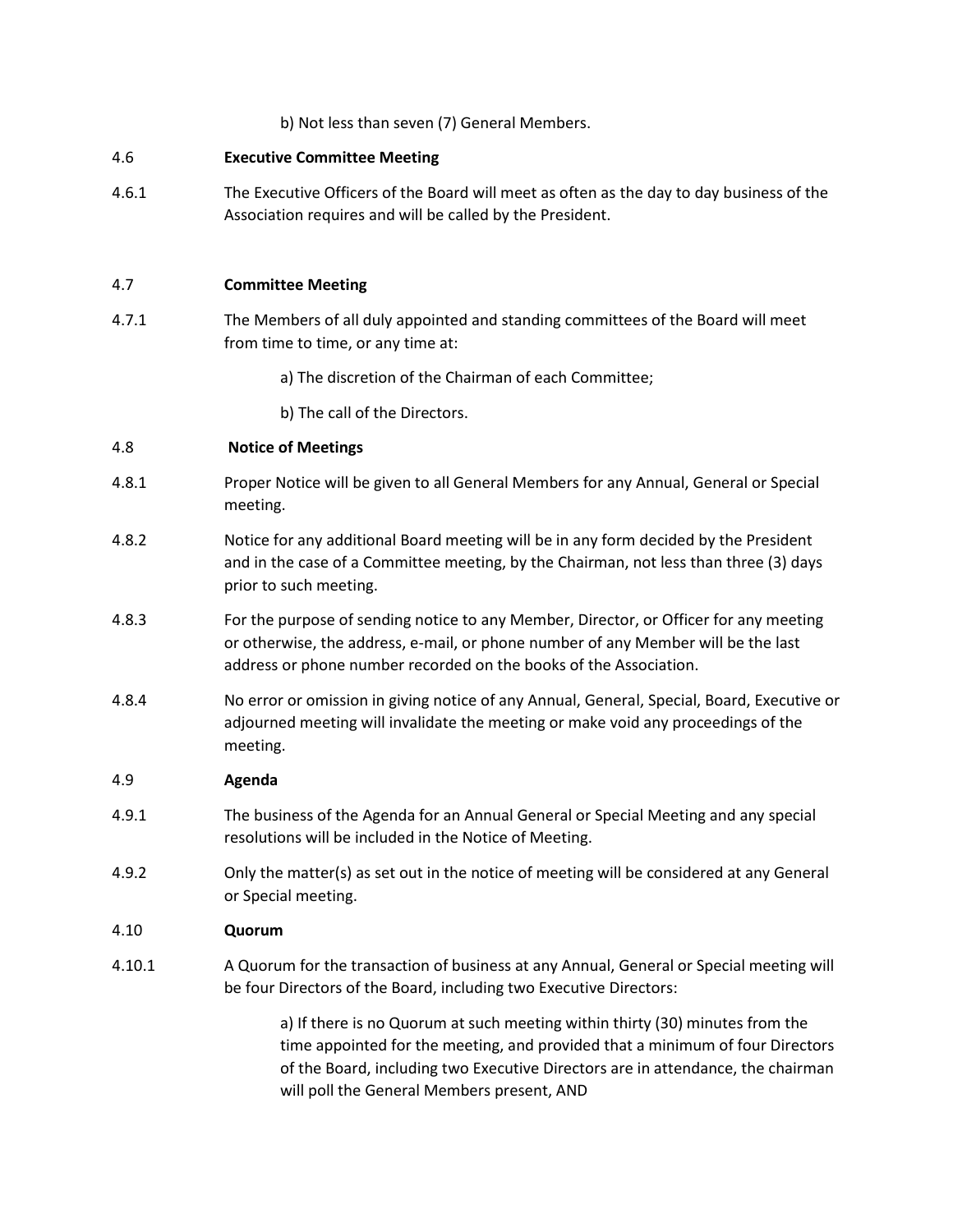b) If there is unanimous consent a legal Quorum will be deemed to be present and the meeting will be conducted and its conclusions and resolutions will be legal and binding as though a full Quorum had been present, OR

c) If unanimous consent is not obtained to conduct the meeting and before adjourning the original meeting, the Chairman, at his discretion, will fix a date, time and place to hold another meeting, and any business may be dealt with at the adjourned meeting if a Quorum is present, AND

d) If there is no quorum at this adjourned meeting within thirty (30) minutes from the time appointed for the meeting, those General Members present will be deemed a legal quorum and the meeting will be conducted and its conclusions and resolutions will be legal and binding as though a full quorum had been present.

- 4.10.2 The Quorum for the transaction of business at any Board meeting will be a simple majority of Board members including one Executive Officer.
- 4.10.3 The Quorum for the transaction of business at any Executive meeting will be three (3) Executive Officers.

### 4.11 **Voting**

- 4.11.1 Except for the Chairman, each General Member registered with the Association will have one (1) vote at any Annual, General or Special meeting, and where elected or appointed, at any Board or Executive meeting.
- 4.11.2 The Chairman votes only to break a tie with the exception of a decision by ballot, in which case the Chairman has only one (1) vote and not a casting vote.
- 4.11.3 At all meetings of the Association whether Annual, General, Special, Board or Executive, every question will be decided by a majority of the votes cast by the members present unless otherwise required by the Bylaws of the Association, or by law.
- 4.11.4 A declaration by the Chairman that a resolution has been carried or not carried, and an entry to that effect in the Minutes of the Association, will be sufficient evidence of the fact without proof of the number or proportion of the votes accorded in favour of or against such resolution.
- 4.11.5 Voting will be by show of hands unless a poll is demanded.
- 4.11.6 If a poll is demanded and not withdrawn, the question will be decided by a majority of votes given, and the poll will be taken in such manner as the Chairman will direct.
- 4.11.7 There will be no voting by proxy permitted at any meeting.
- 4.11.8 For Board or Executive business, electronic voting by email will be deemed acceptable for time sensitive matters subject to 4.11.1, 4.11.2, 4.11.3, 4.11.4. All Board members must use "Reply All" when voting to ensure all members are informed of all votes. A complete record of the vote, including the details of the matter being put to a vote and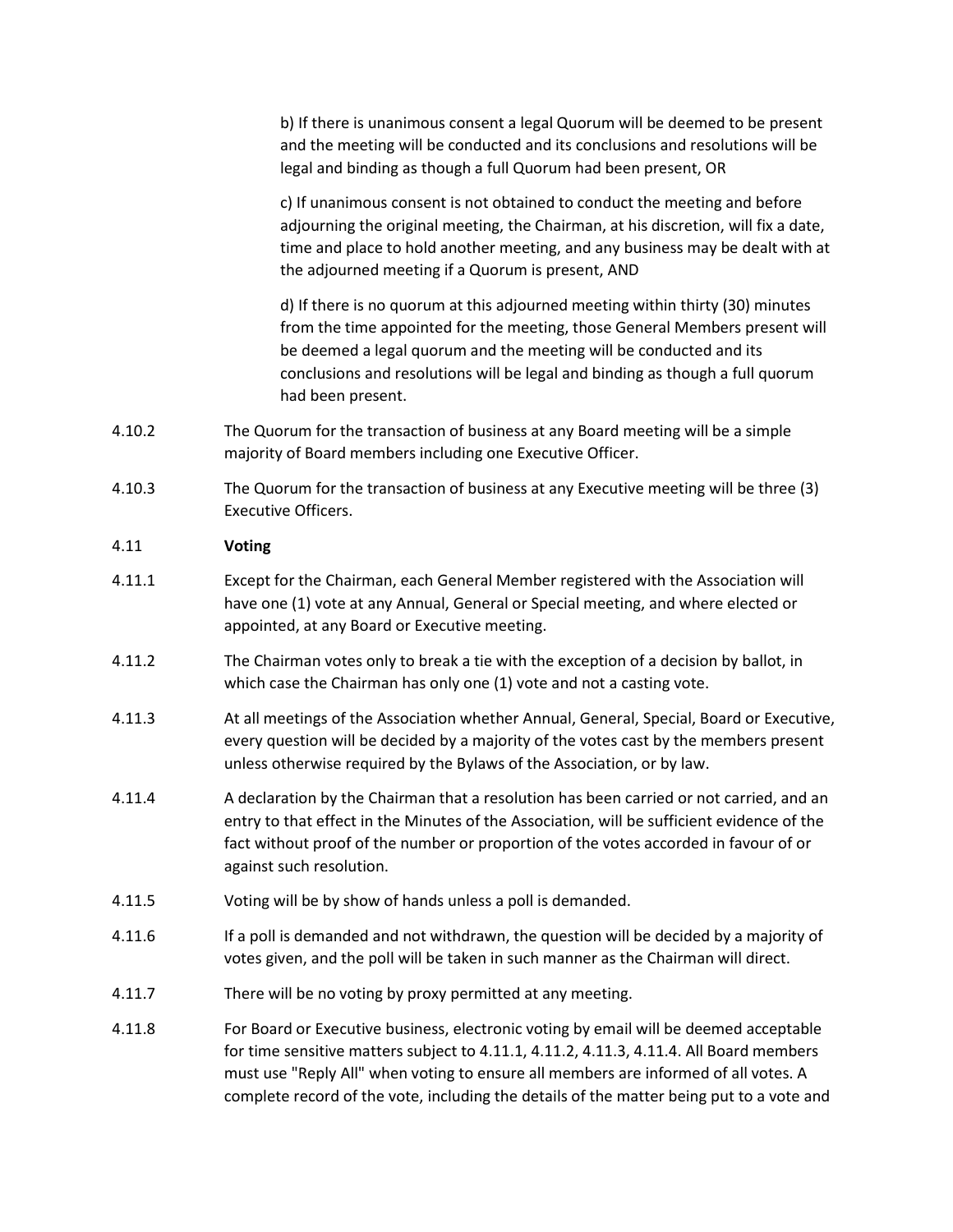the results of the vote with enough information to identify the Voter will be made part of the minutes of the next Board Meeting.

4.11.9 Any Director may vote on a matter being determined at a meeting of the Board by email or notice delivered to the President before that meeting if the matter is submitted to the Directors in the form of a resolution, together with sufficient information to enable the Directors to be reasonably informed as the nature of that matter.

## 4.12 **Minutes**

4.12.1 Minutes will be taken and recorded at every meeting, the original copy of said document to be filed at the Office of the Association.

## 4.13 **Adjournment**

- 4.13.1 Any meeting may be adjourned with the consent of the majority of the members at the meeting.
- 4.13.2 The adjourned meeting conducts only the unfinished business from the original meeting.
- 4.13.3 No notice is required for the adjourned meeting.

## **ARTICLE 5 ELECTION OF DIRECTORS**

- 5.1 The Board will consist of not less than five (5) and not more than eleven (11) General Members and, except for the President, will be elected bi-annually (every 2 years) by those Members entitled to vote as are present at the Annual General meeting.
- 5.2 The Nominating Committee will nominate a slate of candidates for the Directors.
- 5.3 Further nominations for the Directors may be made by any General Member from those members also present at the Annual General Meeting.
- 5.4 The outcome of the elections will be determined by a plurality vote; i.e. whoever receives the most votes is elected.
- 5.5 The Directors may be elected en bloc.
- 5.6 No member may be elected or appointed to the Board for more than three (3) terms in succession unless elected by two-thirds (2/3) majority of the votes cast by the members present at the Annual General Meeting. A member will be eligible to serve again following an absence of one year.
- 5.7 The Directors so elected and appointed will form the Board and will hold office until the next Annual General meeting following the end of their term.

## **ARTICLE 6 GOVERNANCE**

## 6.1 **Board of Directors**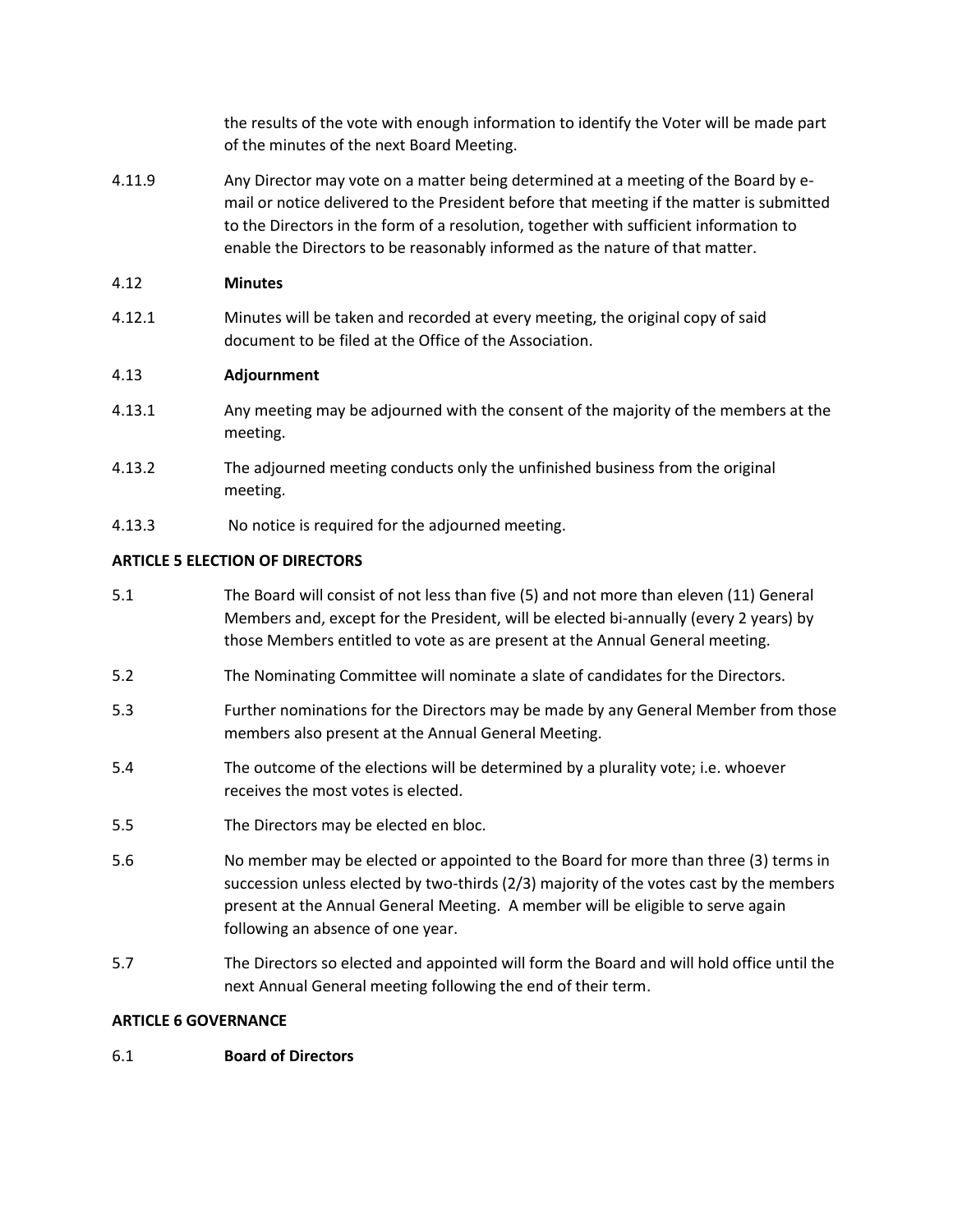- 6.1.1 Each Director, at the time of his election or appointment and throughout his term of Office, will be a General Member of the Association. A Director cannot be an employee of the Association.
- 6.1.2 If less than eleven (11) members are elected at the Annual meeting, the Board will have the power to appoint additional members, to the maximum of eleven (11), upon a simple majority of the votes cast by the Directors present at any duly constituted Board meeting.
- 6.1.3 The Directors of the Board will serve without remuneration and no Director will directly or indirectly receive any profit from his position as such; however a Director may be paid reasonable expenses incurred by him in the performance of his duties.
- 6.1.4 A resolution in writing signed by all of the Directors personally will be valid and effectual as if it had been passed at a meeting of Directors duly called and constituted.
- 6.1.5 No Director or Directors will take it upon themselves to commit the time, resources, or finances of the Association its Board or Staff without prior approval of such a commitment at a duly constituted meeting of the Board.
- 6.1.6 Vacancies on the Board, however caused, so long as a quorum of Directors remains in office, may be filled by the Directors, if they will see fit to do so; otherwise, such vacancies will be filled at the next Annual General Meeting of the Members at which the Directors for the ensuing year are elected, except that if there is not a quorum of Directors, the remaining Directors will forthwith call a meeting of the Members to fill the vacancies (4.10.2).

## 6.2 **Duties of the Board**

6.2.1 The Board will have and exercise all the powers of the Association as fully and completely as the Association could in general meeting, subject always, however, to the provisions of the Societies Act, Cypress County Bylaws, and of these Bylaws and without restricting the generality of the foregoing, the Directors will:

a) Collect the amount of the membership fee for the following year;

b) Hold meetings as herein set forth;

c) Make policies and procedures from time to time for the operation of the Association; such policies and procedures to be recorded in the Association's Policy and Procedure Manual;

d) Undertake whatever means they deem advisable to further the financial position of the Association, and to make whatever expenditures necessary to carry out its activities;

e) Appoint Officers and Agents, and authorize the employment of persons as they deem necessary, to carry out the Objects of the Association. Such Officers, Agents and employees will have the authority and will perform the duties as may be assigned by the Board;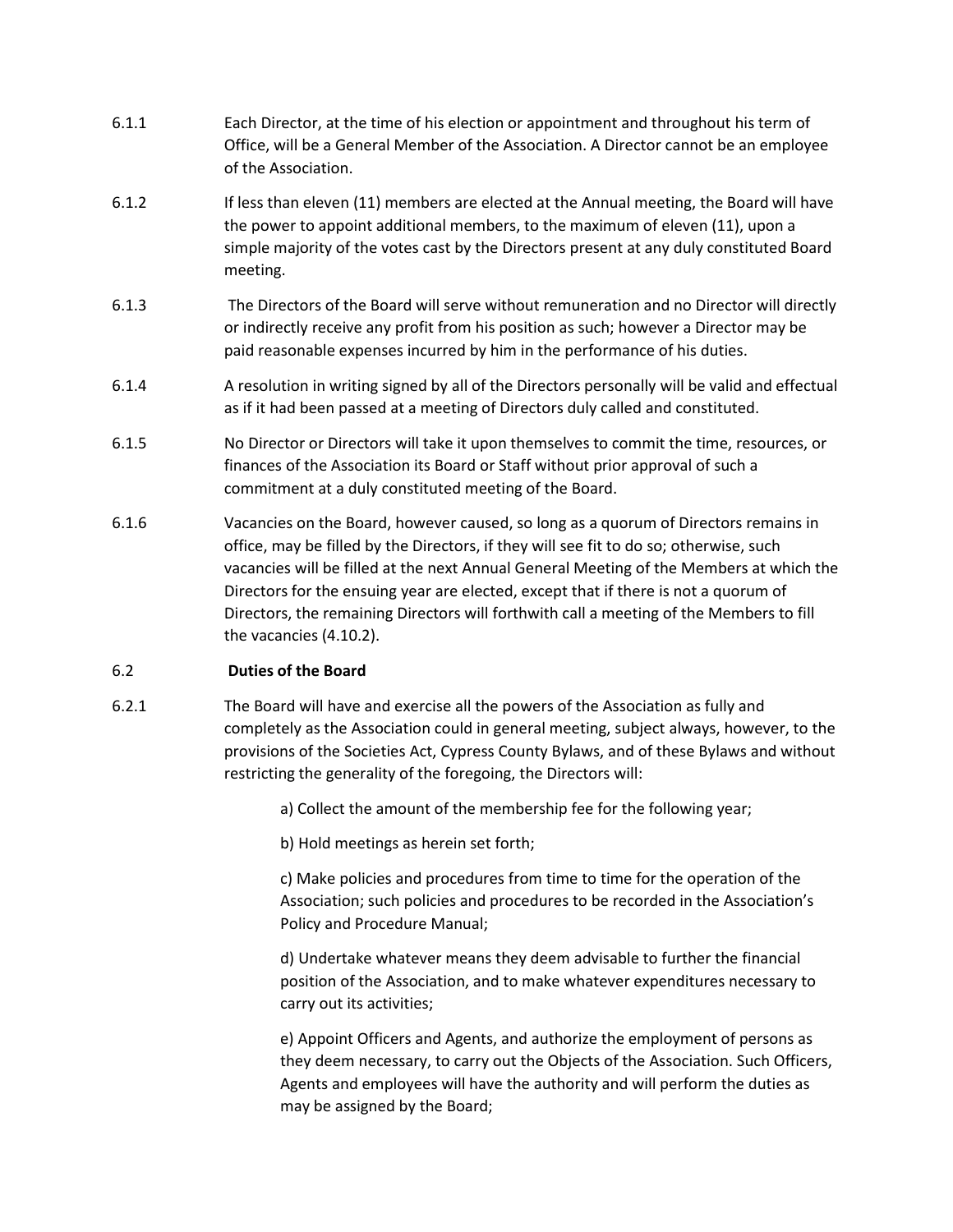f) Ensure that all necessary books and records of the Association, required by these Bylaws or by any applicable statute or law, are regularly and properly kept and file such returns, reports and other materials as are required to be submitted under the Act, other statute or laws;

g) Manage, sell, lease, dispose of or otherwise deal with the assets of the Association;

h) Approve an Annual Budget for the association;

i) Have the authority to appoint a Past President to serve in an advisory capacity to provide continuity to the Board and will be a non-voting member. The Board will assign duties;

j) Ensure that all policies of insurance required to be maintained by the Act and other applicable statute or law, are acquired and maintained;

k) Ensure that Minutes are kept of each Annual, Special, General, Board and Committee meeting;

l) Cause the Financial Statements to be audited for each fiscal year.

### 6.3 **Removal of a Director**

6.3.1 A Director will be automatically removed from office who:

a) Resigns by giving notice in writing; OR

b) Is absent from more than two (2) meetings of the Board, unless the cause is considered and excused by the Directors present at the subsequent missed meeting.

6.3.2 The Board will have the power by two-thirds (2/3) majority of the votes cast by the Directors present to remove any Director from office

> a) Who fails to act in concert with the Objects of the Association, goals and resolutions of the Board; OR

b) Whose conduct is determined to be improper, unbecoming or likely to discredit or endanger the interest or reputation of the Association; OR

c) Who willfully breaches the Bylaws or Policy and Procedures of the Association.

6.3.3 No Director will be removed without being notified in writing of the charge or complaint against him and without having first been given the opportunity to be heard or to submit a statement in writing at the Board meeting called for that purpose. (Article 4.5.4)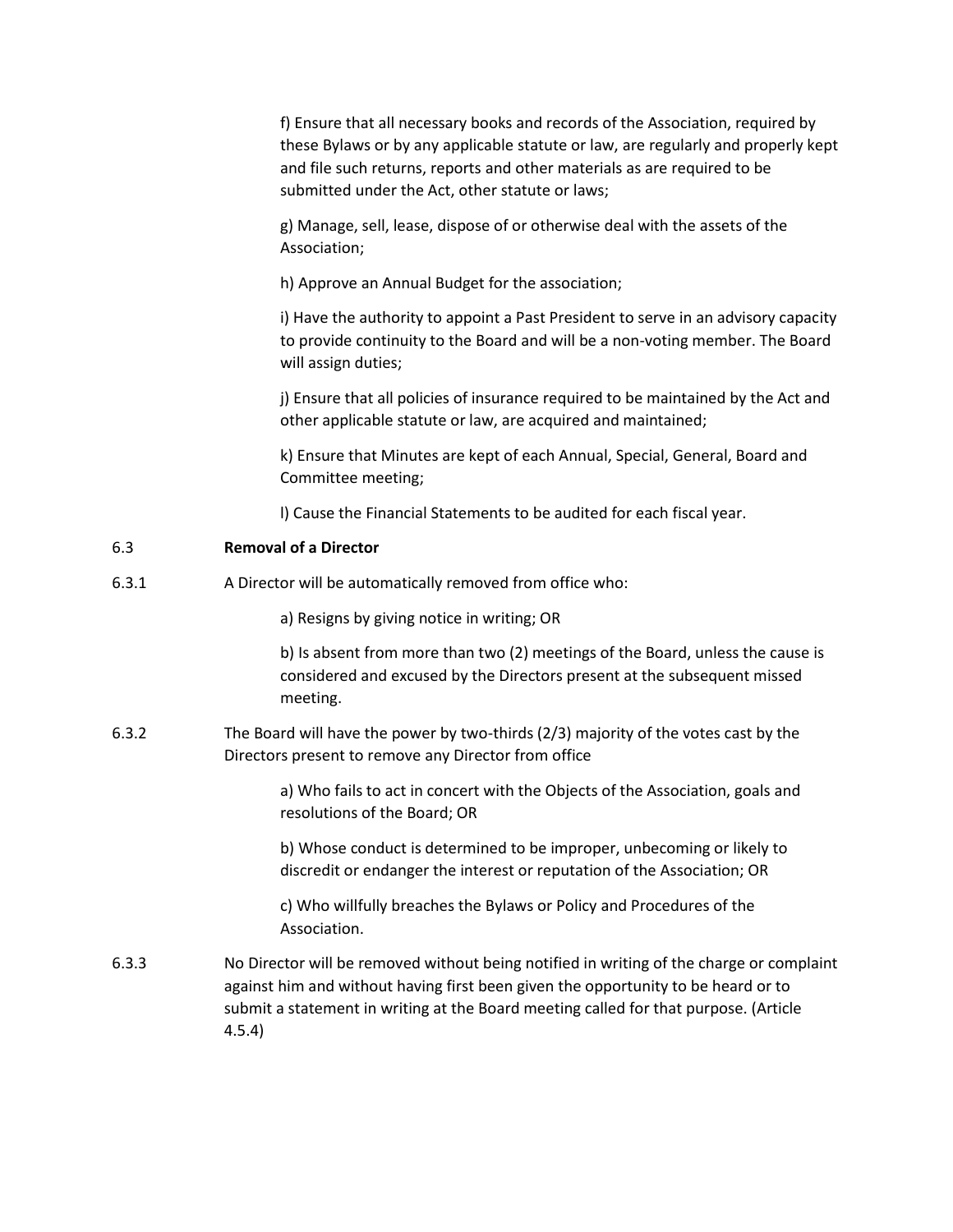- 6.3.4 A Director whose removal has been recommended will be notified no less than ten (10) days prior to the called meeting and will be automatically suspended until the resolution is dealt with at said meeting.
- 6.3.5 The resolution as decided by the Board is final subject to Article 4.4.1(b).
- 6.3.6 Any Director removed from the Board will not be eligible to stand for election or appointment for a period of two (2) years from date of expulsion.

#### 6.4 **Officers of the Board**

- 6.4.1 An Officer is a Director of the Board.
- 6.4.2 The Directors will elect, by majority vote, an Executive Committee of Officers and will appoint whatever additional Officers of the Association as may be required. The Board may appoint any vacant office as required to complete the term.
- 6.4.3 The Executive Officers of the Association will consist of President, Secretary and Treasurer.
- 6.4.4 No person will be elected as President for more than two (2) terms in succession. A term will be three (3) years.
- 6.4.5 All other persons elected to the Executive will not serve in the same position as an Officer for more than three (3) terms in succession. A term will be two (2) years.
- 6.4.6 No two (2) or more persons who are legally related will be elected as Officers at any given time.

#### 6.5 **Duties of the Officers**

#### 6.5.1 **President**

The President will:

- 1. Be responsible for the general supervision of the Association.
- 2. Chair all meetings of the Association, the Board and the Executive Committee.

3. Act as the Official Spokesperson for the Association, but may delegate such authority.

4. Be the principal signing authority on all documents and correspondence, and a designated signing authority on all bank accounts of the Association.

- 5. With the Secretary, authenticate the use of the Seal of the Association.
- 6. Be an ex-officio member of all committees of the Board.

7. Carry out other duties pertaining to such office, and other duties as assigned by the Board.

#### 6.5.2 **Secretary**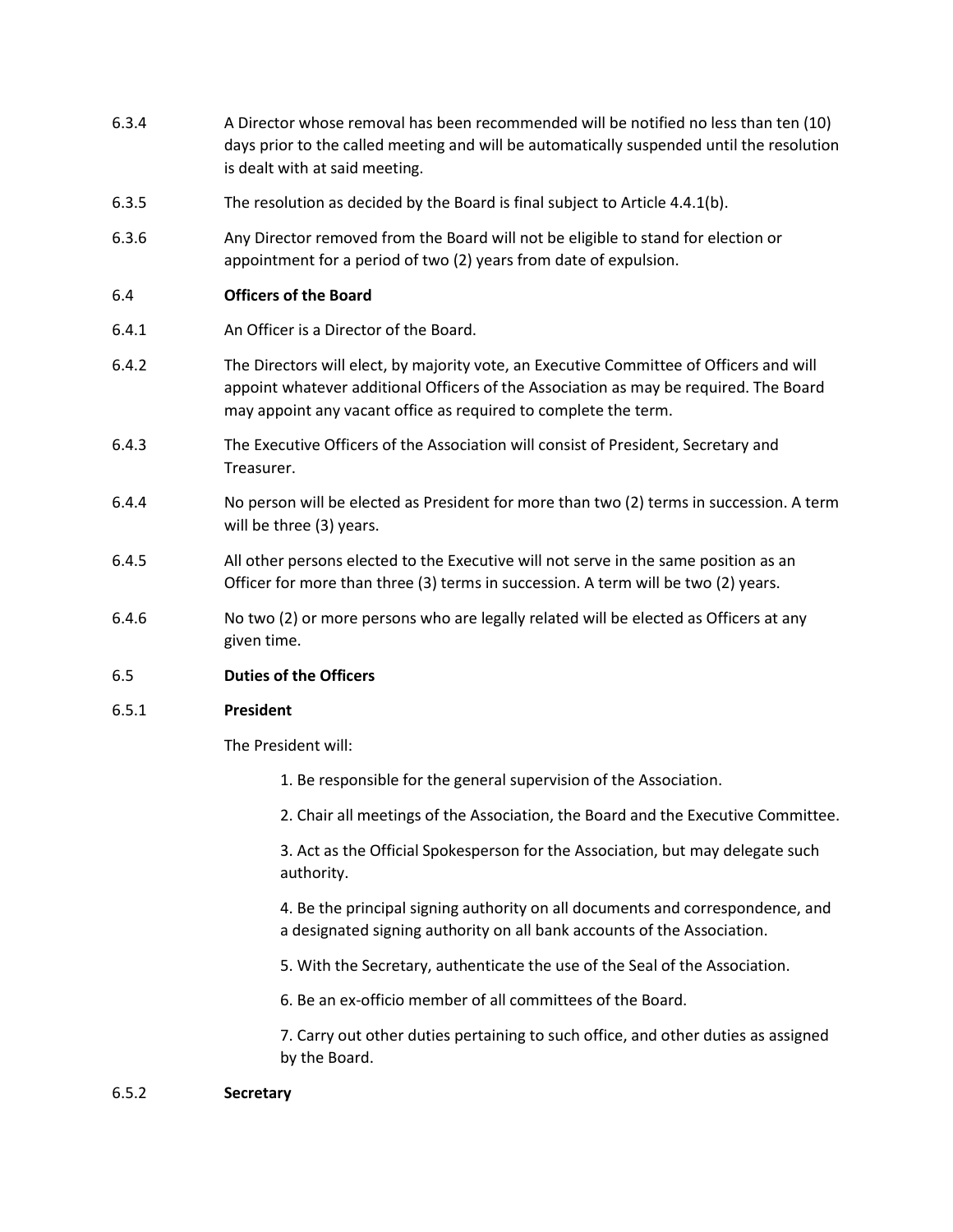The Secretary will:

1. Attend all meetings of the Association, the Board and the Executive Committee and keep accurate minutes of such meetings.

2. Be in charge of all correspondence of the Association under the direction of the President and the Board.

3. Make sure a record of names and addresses of all Members is kept and cause all notices of various meetings to be sent as required.

4. Ensure that all records of the Association are properly maintained, including Policy and Procedures and the Bylaws.

5. With the President, authenticate the use of the Seal of the Association.

6. Be a member of the Executive Committee.

7. Be a designated signing authority on all bank accounts of the Association.

8. Carry out other duties as may be assigned by the Board.

### 6.5.3 **Treasurer**

The Treasurer will:

1. Ensure that all monies paid to the Association are deposited in a chartered bank, Treasury Branch, Credit Union, or Trust Company covered by insurance as chosen by the Board.

2. Provide a monthly report of the Association's bank accounts and operational costs and be able to advise the Board at any time of the financial position of the Association.

3. Ensure that an audited financial statement is prepared by the appointed auditors and presented at the Annual General meeting.

4. Be a member of the Executive Committee.

5. Be a designated signing authority on all bank accounts of the Association.

6. Chair the Finance Committee when deemed a Standing Committee by the Board.

7. Carry out other duties as may be assigned by the Board.

#### 6.6 **Executive Committee**

- 6.6.1 The Officers of the Board will comprise the Executive Committee of the Board.
- 6.6.2 The Executive will be responsible for the day-to-day administration of the affairs of the Association and the requirements of these Bylaws within the constraints set from time to time by the Board and, without restricting the generality of the foregoing, will: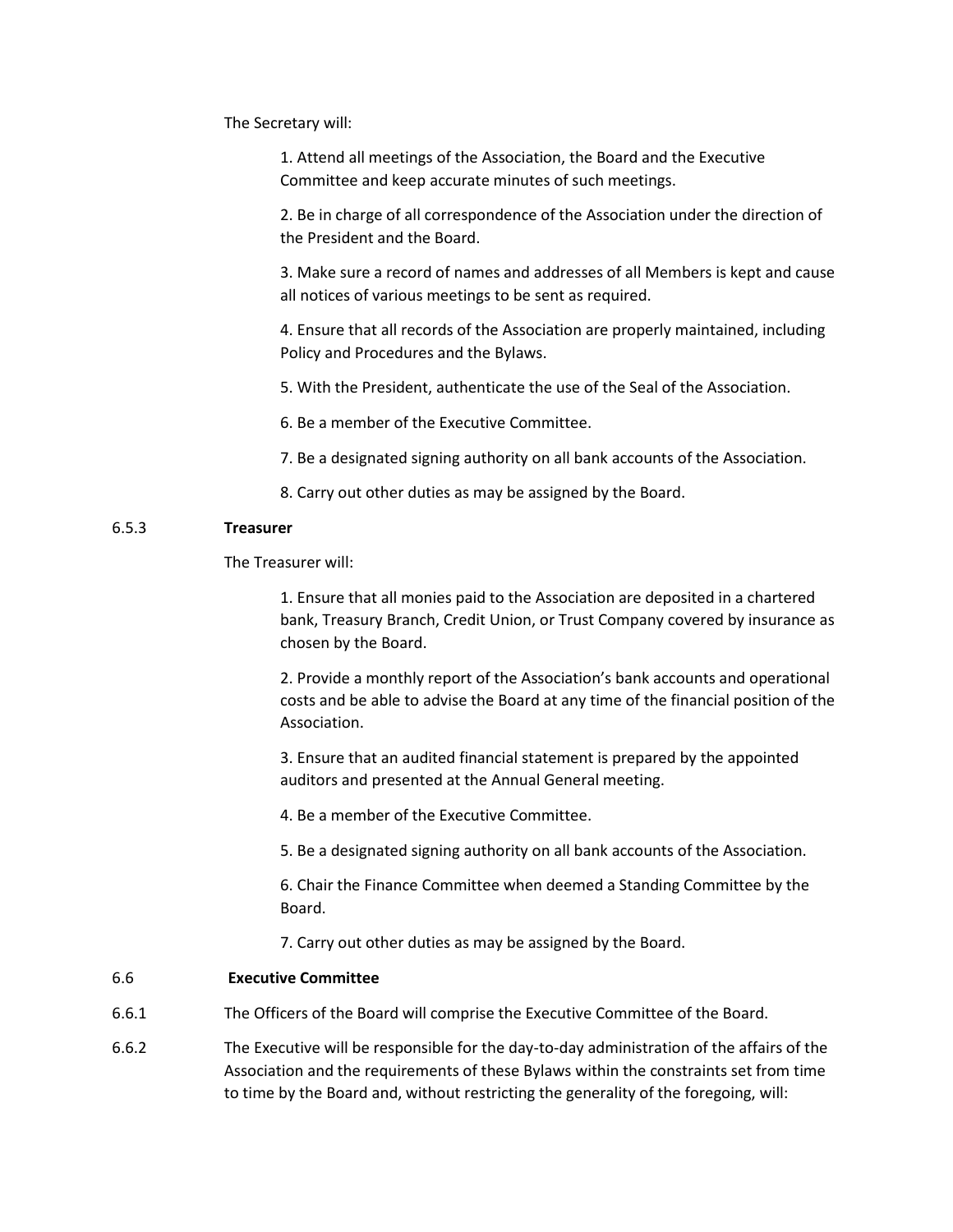a) Hire, supervise, evaluate and release such management staff as may be deemed needed by the Board.

b) Prepare the annual budget for the following year.

c) Act as the Nominating Committee unless otherwise directed by the Board.

d) Apprise the Board of actions taken between Board meetings.

e) Recommend policy and procedure to the Board.

f) Assemble the information required to effect an informed decision by the Board on matters pertaining to the operations of the Association.

#### 6.7 **Other Committees**

- 6.7.1 The Board may appoint Standing or Ad Hoc Committees to assist the Board in their decisions.
- 6.7.2 The Membership Committee will be a Standing Committee and will be responsible for the implementation of the annual Membership Drive.
- 6.7.3 The Nominating Committee will be a Standing Committee and will be responsible for the preparation of a slate of nominees for the positions of Director to be filled at the Annual General Meeting.
- 6.7.4 From time to time and as needed, the Board may establish a Standing Committee including (but not limited to) Finance, Fundraising or Planning.
- 6.7.5 The Chairman of any Committee will be a Director of the Board.

#### 6.8 **Ancillary Group**

- 6.8.1 From time to time or as needed, to further the Objects of the Association, the Board may authorize the support of an Ancillary Group or Branch Society under the protection of the Association.
- 6.8.2 A group so sponsored will have the powers necessary to carry out its purpose, not exceeding the powers of the Association.
- 6.8.3 All Ancillary Groups or Branch Societies will have a Director appointed by the Board to function as its liaison.
- 6.8.4 If the Ancillary Group or Branch Society is deemed, at any time, to be functioning outside its mandate, the Objects of the Association, or the Association Bylaws, the Board, by a two-thirds (2/3) majority of votes cast, will terminate the alliance.

#### 6.9 **Affiliated Organization**

6.9.1 Upon approval of the Board, the Association may affiliate with any other organization. All positions taken by the Affiliated Organization, which in any manner are designed to represent the Association, will be presented to the Board for approval or disapproval.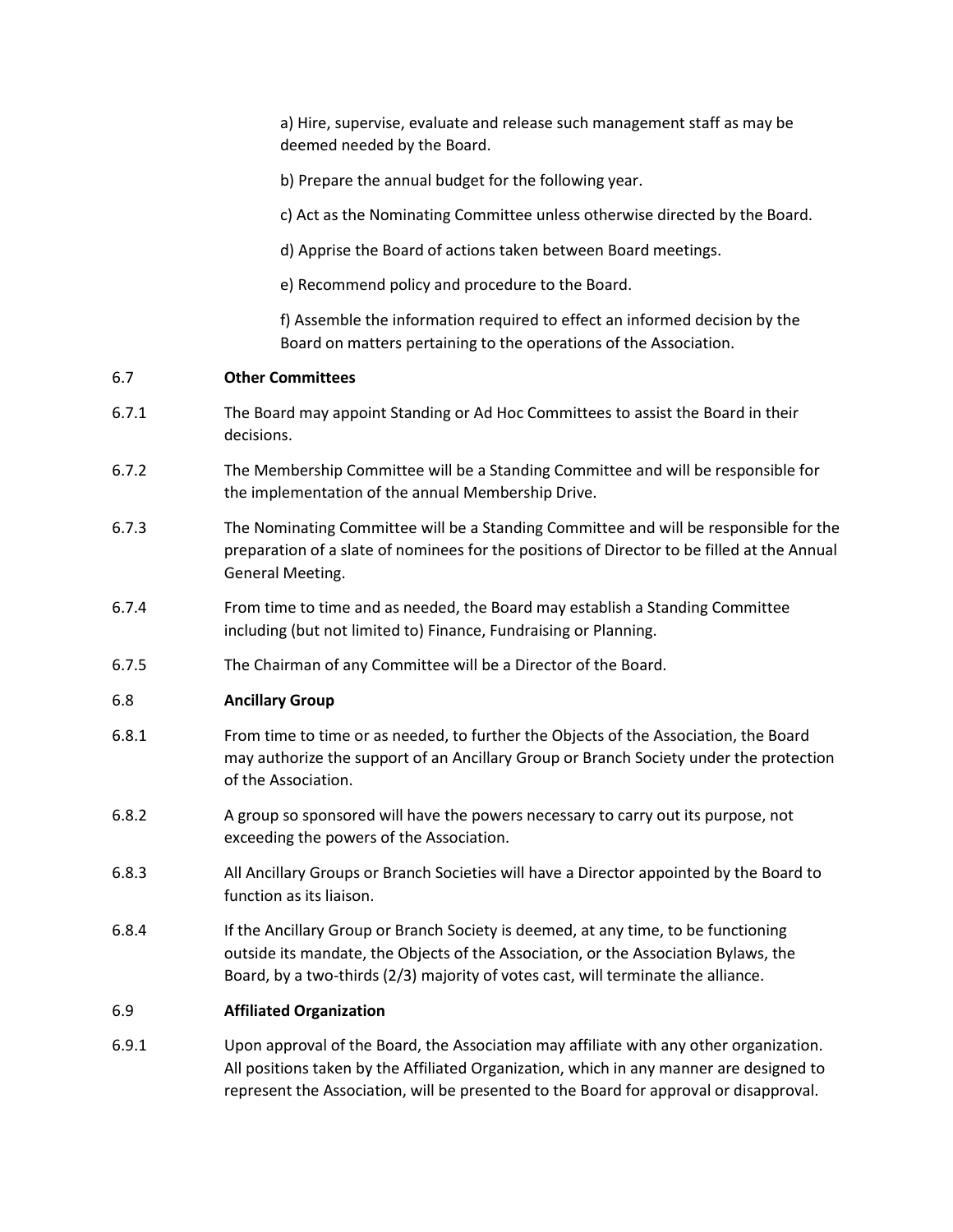6.9.2 If the Affiliated Organization is perceived by the members of the Board to be representing the Association without its approval, the Board, by a two-thirds (2/3) majority of votes cast, will terminate the affiliation.

## **ARTICLE 7 FINANCE AND OTHER MANAGEMENT MATTERS**

### 7.1 **Registered Office**

7.1.1 The office of the Association will be located at the Hamlet of Dunmore, in the Province of Alberta.

## 7.2 **Finance and Audit**

- 7.2.1 The fiscal year will end on the last day of December every year.
- 7.2.2 The Executive Officers designated will be the signing authorities on the Association bank accounts. Two (2) signatures are required on all cheques and all cheques must be signed by either the President or the Treasurer unless otherwise authorized by them except that any cheque payable to a Director will not be signed by that person.
- 7.2.3 Acceptance and approval of the budget is approval of any expenditures therein.
- 7.2.4 Large emergency expenditures in excess of budgeted amounts will be approved by a simple majority of the Board.
- 7.2.5 The accounts of the Association will be audited annually by the appointed auditors and a complete financial statement prepared by them for presentation at the Annual General Meeting.
- 7.2.6 Emergency Basis Two executive officers with signing authority may spend up to \$200 without a vote from the Board for unforeseen or timely expenses, and must be reported and entered into the minutes at the next scheduled Board meeting.

## 7.3 **Seal of the Association**

- 7.3.1 The Seal of the Association (if there is one), wherever used, will be authenticated by the President and Secretary.
- 7.3.2 From time to time, the Board may authorize the ceremonial use of the Seal and may authorize other Officers to use the Seal.

#### 7.4 **Minute Book**

- 7.4.1 The Secretary or other Executive Officer directed by the Board, will maintain and have charge of the Minute Book of the Association and will record or cause to be recorded in it the Minutes of all proceedings of all meetings of Members and Directors.
- 7.4.2 The Minute Book will contain the following information:

1. Certificate of Incorporation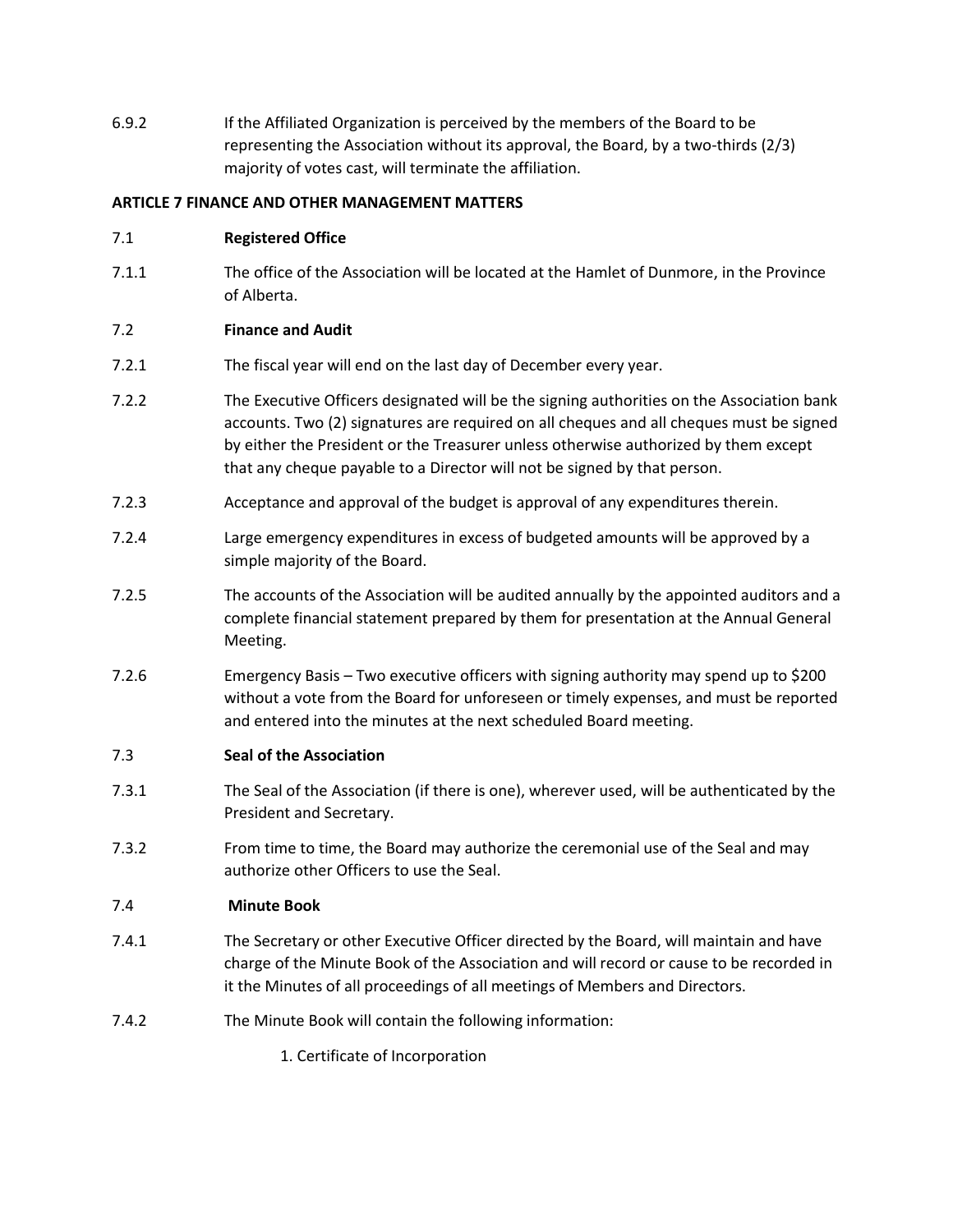2. Copy of the Objects of the Association and any Special Resolution altering the Objects

3. Copy of the Bylaws of the Association and any Special Resolution altering the Bylaws

4. Copies of originals of all documents, registers and resolutions required by law

5. Copies of the audited financial statements of the preceding fiscal year

6. Copies of all other documents directed to be inserted into the Minute Book by the Board

### 7.5 **Inspection of the Books**

- 7.5.1 The books and records of the Association may be inspected by any General Member at any time at the Registered Office of the Association.
- 7.5.2 Any General Member wishing to inspect the books or records must give reasonable notice and arrange a time satisfactory to the President or Secretary.
- 7.5.3 All financial records of the Association are open for such inspection by the Members.
- 7.5.4 Other records of the Society are open for inspection except for records that the Board designates as confidential.
- 7.5.5 Each Member of the Board will at all times have access to such books and records.

## 7.6 **Indemnity of Directors**

7.6.1 Each Director of the Association will be deemed to have assumed office on the express understanding, agreement and condition that each Director, former Director and any person acting as a designated representative and the respective heirs, executors, administrators and estate of each such person will from time to time and at all times be indemnified and saved harmless by the Association from and against:

> a) all costs, charges and expenses whatsoever which such person sustains or incurs in or about any action, suit or proceeding that is brought, commenced or prosecuted against that person for or in respect of any act, omission, decision or matter whatsoever in or about the performance of that person's duties; and

b) all other related costs, charges and expenses in respect to any such act, omission, decision or matter, including, without limitation, reasonable legal costs on a solicitor and its own client basis.

However, the indemnification granted in this Clause will not apply insofar as the act, omission, decision, matter or those costs, charges or expenses pertains or results from the fraud, dishonesty, or bad faith of that person. The Board will acquire and maintain such insurance coverage as the Board reasonably regards as appropriate to enable the Association to fulfill the responsibilities set forth in the Clause.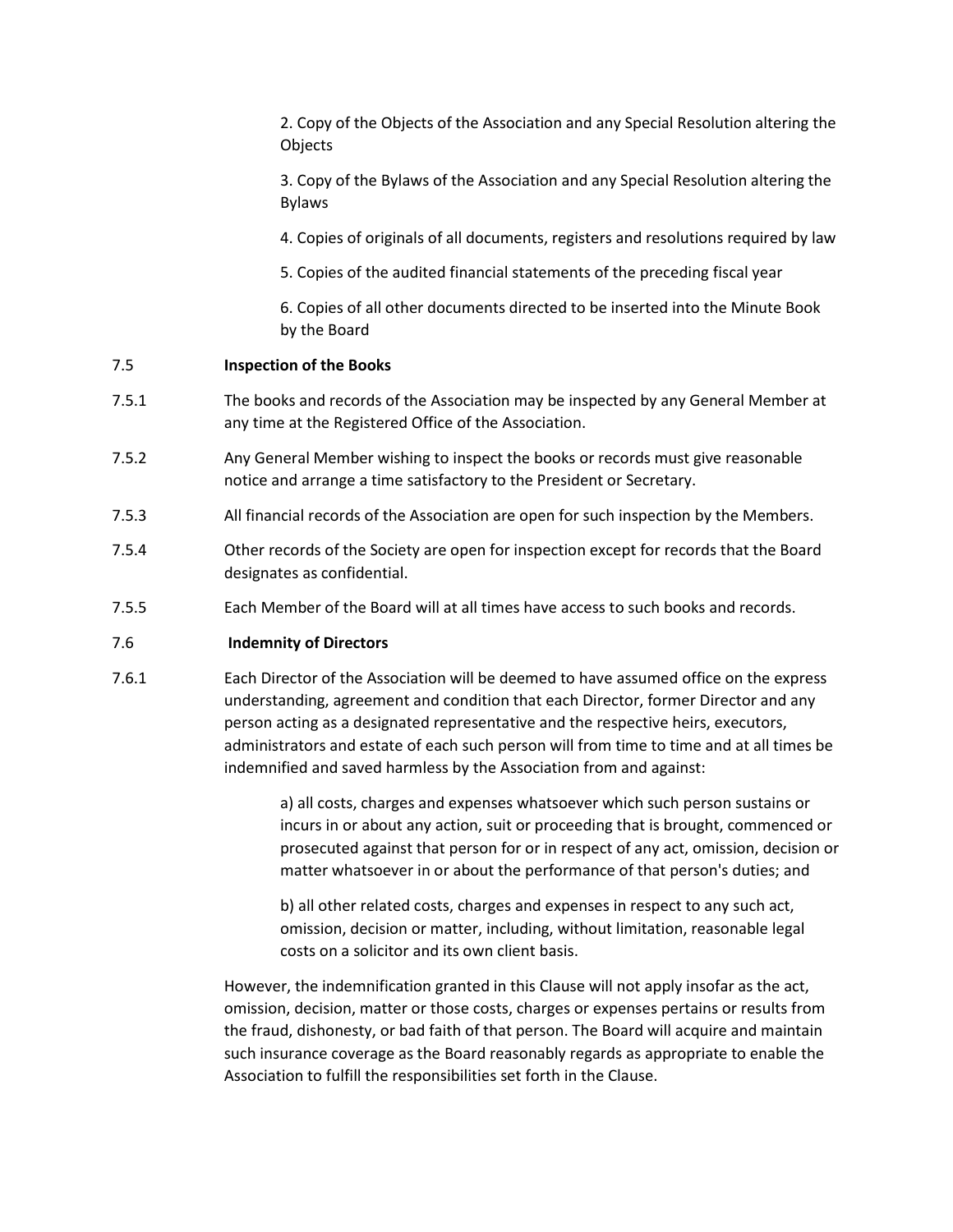- 7.6.2 No Director is liable for acts of any other Director or employee, or is responsible for any loss or damage due to bankruptcy, insolvency or wrongful act of any person, firm, or corporation dealing with the Association and no Director is liable for any loss due to an oversight, error in judgement or an act in his role for the Association, unless the act is fraud, dishonesty or bad faith.
- 7.6.3 Each Director may rely on the accuracy of any statement or report prepared by the auditor(s) of the Association. No Director may be held personally liable for any loss or damage as a result of relying in good faith on that statement or report.
- 7.6.4 No Member will be liable in the Member's individual capacity for any debt or liability of the Association.

## **ARTICLE 8 AMENDMENTS**

- 8.1 The Bylaws of the Association will not be rescinded, altered or added to except by "Special Resolution" passed at a Special or Annual General meeting.
- 8.2 Any action resulting in a change to the Societies Act R.S.A. 2000 Chapter S-14, which may conflict with any part of these Bylaws will have the effect of an amendment without any action on the part of the Association.
- 8.3 Any question of procedure not provided for in these Bylaws or the Societies Act R.S.A. 2000 Chapter S-14, will be decided upon by the Board. Any action or policy decision made will be noted, an appropriate provision established, and forwarded to the membership in note form to be discussed and included in these Bylaws, if passed at the next Annual General or Special Membership meeting of the Association.

#### **ARTICLE 9 RULES OF ORDER**

9.1 Unless otherwise provided for by resolution or these Bylaws, parliamentary procedures will be governed by the current edition of Robert's Rules of Order.

#### **ARTICLE 10 DISSOLUTION**

- 10.1 In the event of Dissolution of the Association, all assets and liabilities of the Association will become the property of Cypress County.
- 10.2 The Association may not pay any dividends or distribute its property among its Members.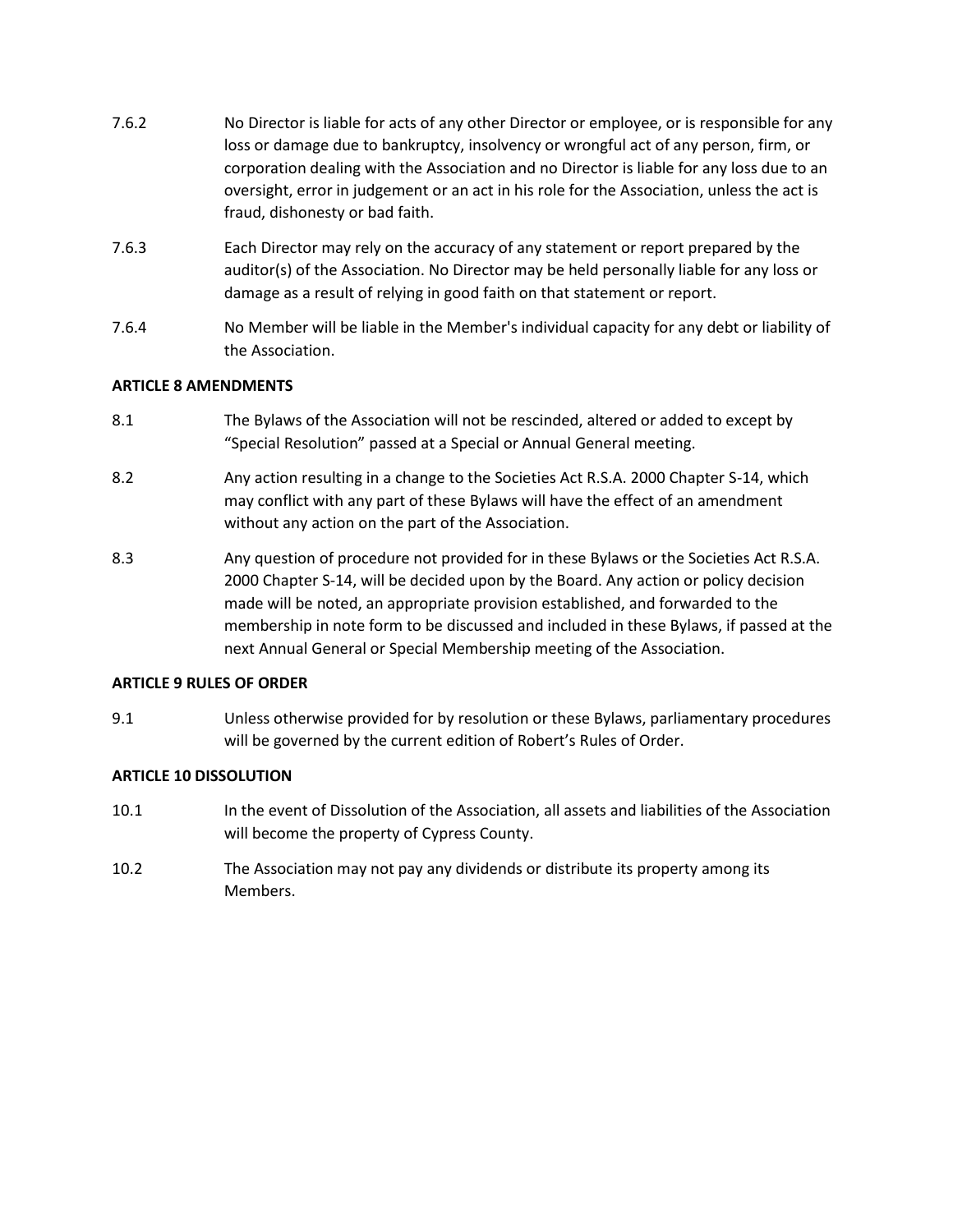## APPENDIX B: YEARLY FINANCIAL STATEMENTS (2018-2020)

## **DUNMORE COMMUNITY ASSOCIATION**

# **FINANCIAL STATEMENT - YEAR ENDING DECEMBER 31, 2018**

| <b>Opening Bank Balance January 1, 2018</b>  |          |                    | \$<br>36,324.84 |
|----------------------------------------------|----------|--------------------|-----------------|
| <b>Revenue</b>                               |          |                    |                 |
| <b>Cypress County Recreation Board Grant</b> |          |                    | \$<br>8,300.00  |
| <b>GST</b> Rebate                            |          |                    | \$<br>288.44    |
| Dunmore Open Gym                             |          |                    | \$<br>255.00    |
| <b>Dunmore Daze</b>                          |          |                    | \$<br>1,941.19  |
| <b>Interest Earned</b>                       |          |                    | \$<br>11.72     |
| <b>Total Income</b>                          |          |                    | \$<br>10,796.35 |
| <b>Expenses</b>                              |          |                    |                 |
| <b>Dunmore Park Maintenance</b>              | May-Oct  |                    | \$<br>7,352.21  |
| <b>Dunmore Park Repairs</b>                  |          |                    | \$<br>2,368.87  |
| <b>Utilities</b>                             | Electric |                    | \$<br>728.76    |
|                                              | Water    |                    | \$<br>1,603.12  |
| Insurance / Office Admin                     |          |                    | \$<br>527.64    |
| DCA Open Gym Night                           |          |                    | \$<br>500.00    |
| <b>Dunmore Daze</b>                          |          |                    | \$<br>1,836.37  |
| <b>Community Grant - Irvine Minor Hockey</b> |          |                    | \$<br>5,400.00  |
| <b>Total Expenses</b>                        |          |                    | \$<br>20,316.97 |
| <b>Bank Balance - December 31,</b><br>2018   |          |                    | \$<br>26,804.22 |
|                                              |          | <b>LIABILITIES</b> | \$              |
|                                              |          | <b>ASSETS</b>      |                 |
|                                              |          | (CASH              |                 |
|                                              |          | <b>BASIS</b> )     | \$<br>26,804.22 |
|                                              |          | <b>BALANCE</b>     | \$<br>26,804.22 |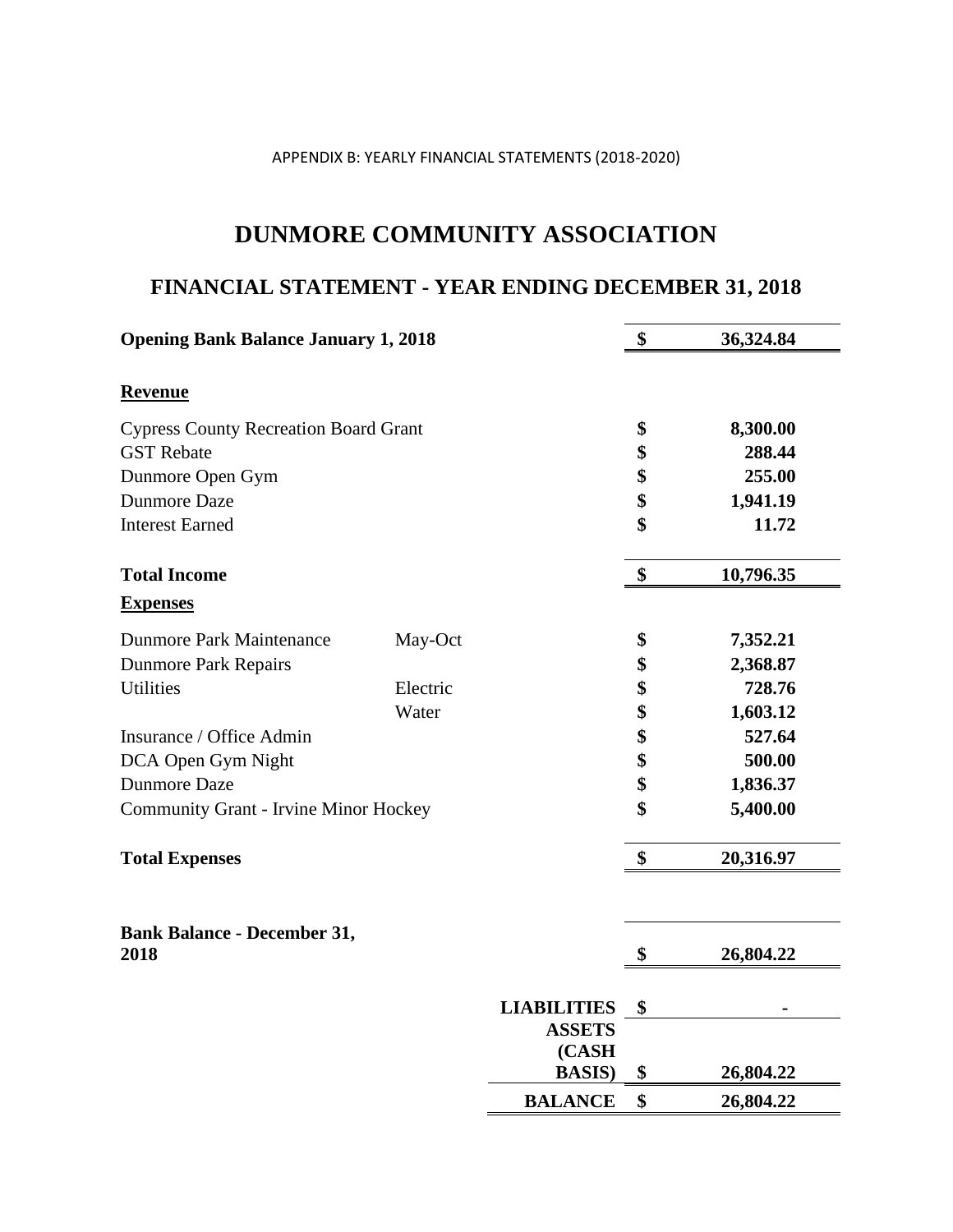All cheques, invoices, bank statements & deposits are accounted for by the following auditors:

External Auditor #1 - Jonathan Bolton

DCA Auditor - President, Barry Gutfriend

External Auditor #2 - Zachary Mauch

DCA Auditor - Secretary, Shawna Phaff

# **DUNMORE COMMUNITY ASSOCIATION**

# **FINANCIAL STATEMENT - YEAR ENDING DECEMBER 31, 2019**

| <b>Opening Bank Balance January 1, 2019</b>  | 26,804.22 |                 |
|----------------------------------------------|-----------|-----------------|
| <b>Revenue</b>                               |           |                 |
| <b>Cypress County Recreation Board Grant</b> |           | \$<br>12,000.00 |
| <b>GST</b> Rebate                            |           | \$<br>92.20     |
| <b>Interest Earned</b>                       |           | \$<br>10.00     |
| <b>Total Income</b>                          |           | \$<br>12,102.20 |
| <b>Expenses</b>                              |           |                 |
| <b>Dunmore Park Maintenance</b>              | May-Oct   | \$<br>7,248.83  |
| <b>Dunmore Park Repairs</b>                  |           | \$              |
|                                              | Electr    |                 |
| <b>Utilities</b>                             | ic        | \$<br>454.84    |
|                                              | Water     | \$<br>1,183.00  |
| Insurance / Office Admin                     |           | \$<br>524.27    |
| <b>Total Expenses</b>                        |           | 9,410.94        |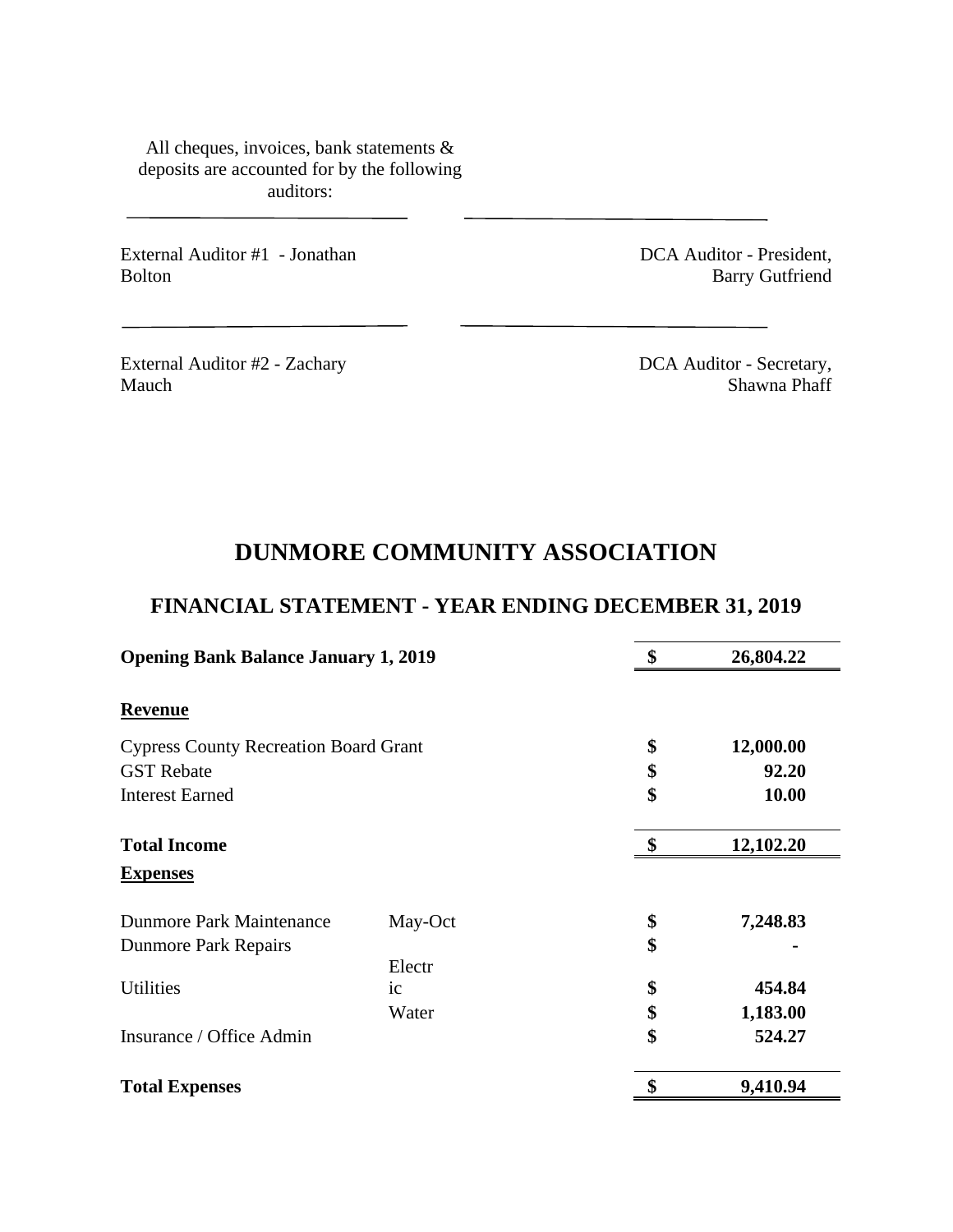| <b>Bank Balance - December 31,</b> |                   |   |           |
|------------------------------------|-------------------|---|-----------|
| 2019                               |                   |   | 29,495.48 |
|                                    |                   |   |           |
|                                    | <b>LIABILITIE</b> |   |           |
|                                    | Ø                 |   |           |
|                                    | <b>ASSETS</b>     |   |           |
|                                    | (CASH             |   |           |
|                                    | <b>BASIS</b> )    | Φ | 29,495.48 |

All cheques, invoices, bank statements & deposits are accounted for by the following auditors:

External Auditor #1 - Jonathan Bolton

External Auditor #2 - Zachary Mauch

DCA Auditor - President, Barry Gutfriend

DCA Auditor - Secretary, Shawna Phaff

**BALANCE \$ 29,495.48** 

## **DUNMORE COMMUNITY ASSOCIATION**

## **FINANCIAL STATEMENT - YEAR ENDING DECEMBER 31, 2020**

| <b>Opening Bank Balance January 1, 2020</b>                           | S        | 29,495.48          |
|-----------------------------------------------------------------------|----------|--------------------|
| <b>Revenue</b>                                                        |          |                    |
| Cypress County 2020 Operating/Small<br>Pro Grant<br><b>GST</b> Rebate | \$<br>\$ | 12,000.00<br>97.59 |
| Interest Earned                                                       | \$       | 10.74              |